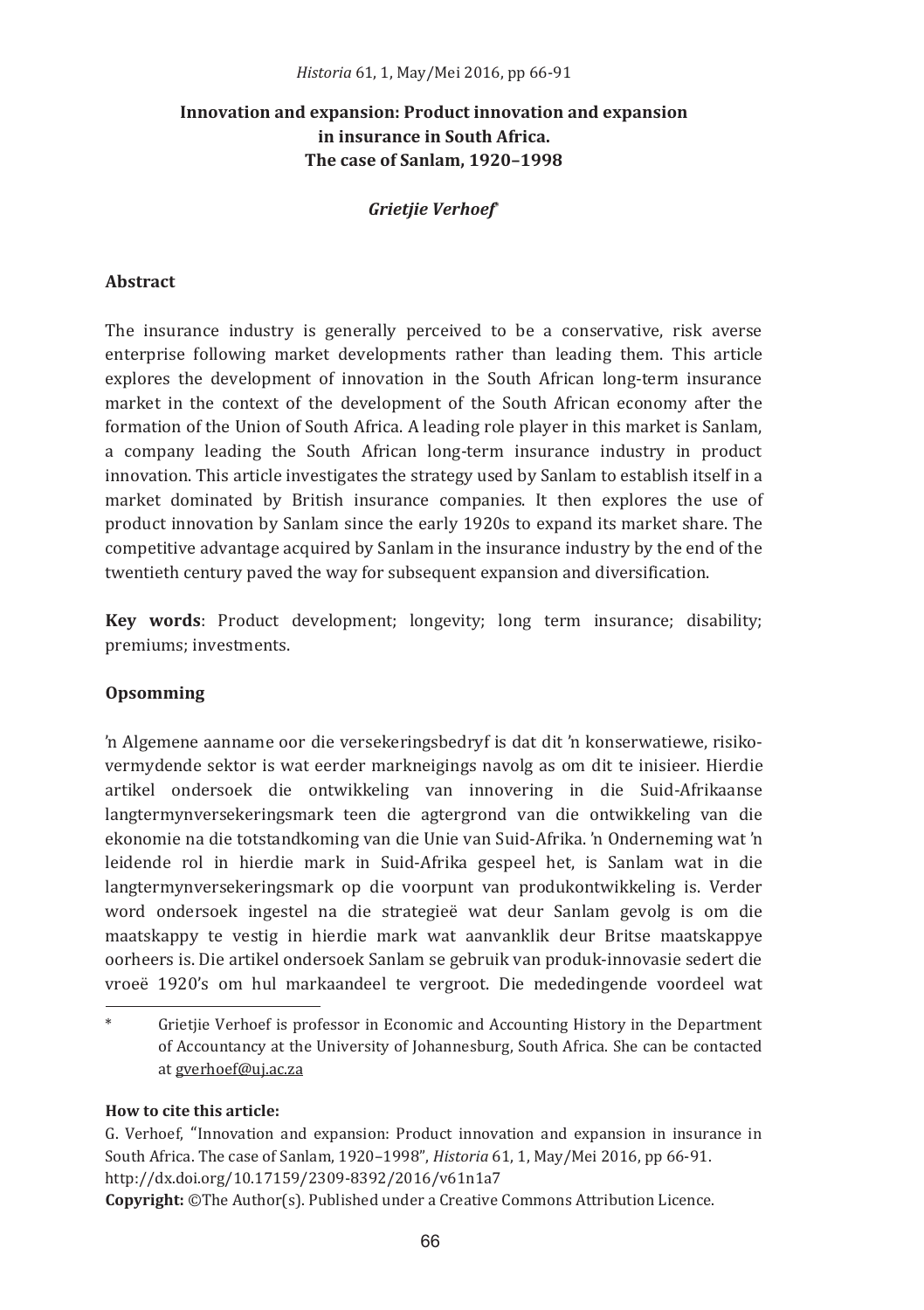Sanlam teen die einde van die twintigste eeu verwerf het, het die grondslag gelê vir daaropvolgende uitbreiding en diversifikasie.

Sleutelwoorde: Produkontwikkeling; langlewendheid; langtermynversekering; ongeskiktheid: premies: beleggings.

## Introduction

The South African insurance market was well developed by the beginning of the twentieth century. By 1910, 23 insurance companies were active in the Union, of which only nine were locally incorporated companies, the insurance industry being dominated by British insurers at the time.<sup>1</sup> This highlighted the success of the South African National Life Assurance Company (Sanlam) as a latecomer. In a competitive market it outperformed the established companies which called for innovative product offering and marketing. Established in 1918, Sanlam entered an insurance environment where innovative strategies held the key to survival.<sup>2</sup>

The simple research question is: How did Sanlam establish itself in the competitive South African insurance market among established, trusted life offices? In this paper the use of innovation, diversification, competitiveness and corporate citizenship in Sanlam is illustrated as functional to the growth of the company. From a ranking of 24th among life offices in 1918, it became the second largest long-term insurance company in South Africa by the end of the century. A convergence or triangulation of innovation, competitiveness and corporate citizenship over a period of about eighty years, supplemented by leading-edge marketing, afforded this latecomer the ability to compete effectively and capture a significant market share.

The paper first explains the nature of long term insurance as an industry and then addresses Sanlam's growth strategies against the historical context of the South African economy. First, the period 1918 to 1950 is discussed, with the emphasis on strategies to grow its market in a time of wars and depression. The second period is 1950 to 1990, with an analysis of the market penetration strategies and the relative performance of Sanlam in the industry. The article concludes by explaining Sanlam's response to the contextual changes and competitive pressures in both the domestic and global markets, leading to strategic changes in 1998.

 $1.$ Official Year Book of the Union of South Africa, 1910-1917, p 724; G. Verhoef, "South Africa: Leading African Insurance", in P. Borscheid and N.V. Haueter (eds), World Insurance: The Evolution of a Global Risk Network (OUP, Oxford, 2012), pp 325-348.

 $2.$ R. Pearson, "Introduction: Towards an International History of Insurance", in R. Pearson (ed.). The Development of International Insurance (Pickering & Chatto, London, 2010), pp 1-24; J. Darroch and M. Kipping, "Canada: Taking Life Insurance Abroad", in Borscheid and Haueter (eds), World Insurance, pp 252-273; G. Blainey, A History of the AMP, 1848-1998 (Allen & Unwin, St Leonards, 1998).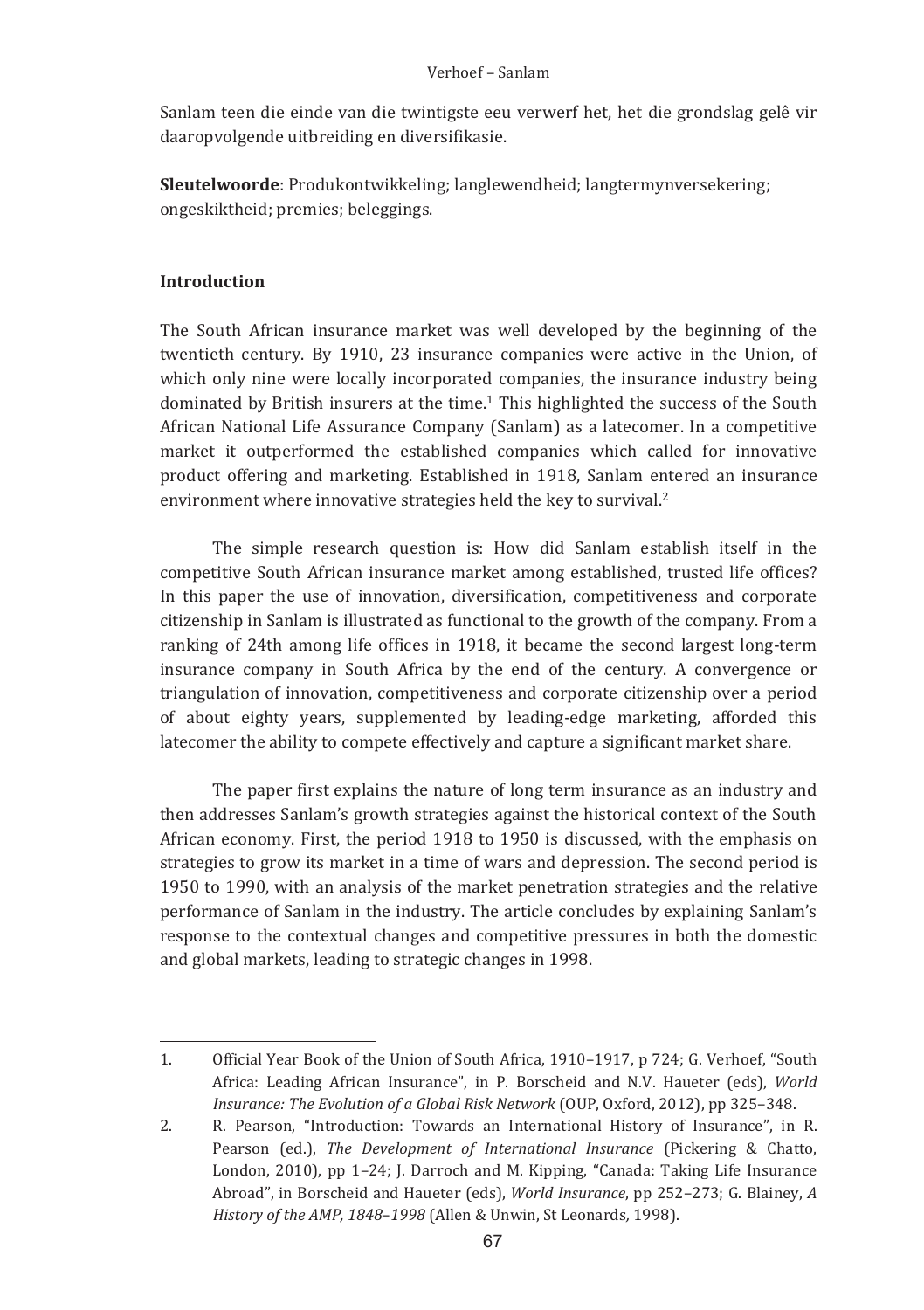### Verhoef - Sanlam

## The world of insurance in South Africa: innovation and stability

The historiography on South African insurance business, especially the insurance industry, is scant. A few coffee table marketing exercises were published<sup>3</sup> and Vivian published brief histories of insurance enterprises before market concentration in the 1990s.<sup>4</sup> Few historians have engaged themselves with South African Business History. However, the history of the economic development of South Africa has been expertly documented by Arndt, De Kock, Schumann, Houghton, Nattrass, Jones and Müller and recently, more sweepingly, by Feinstein. These studies are informed by a sound understanding of economic theory and macro-economic cycles of the international economy, which constituted the context of the development of the open domestic economy.

Sanlam was established in 1918, at a time when South Africa's post-war economy prospered, but where white Afrikaner poverty remained rife.<sup>5</sup> Sanlam was established to expand Afrikaner interests in the financial services industry, and at the same time, as a strategy to address white poverty by encouraging people to take financial responsibility by saving though life assurance products for their future and that of their children.<sup>6</sup> Sanlam made steady, but slow progress as the South African

<sup>3.</sup> See for example, O. Knaggs, Norwich Life, 1706-1990 (Oliver Knaggs & Associates, Cape Town, 1990); R. van Selm, The History of the South African Mutual Life Assurance Society, 1845-1945 (SA Mutual, Cape Town, 1945); and P.B. Simons, Old Mutual, 1845-1995 (Human & Rousseau, Cape Town, 1995).

 $\overline{4}$ R.W. Vivian, "A History of the South African Fire and Life Assurance Company". South African Journal of Economic History, 11 (1996); R.W. Vivian, "A History of the London and Lancashire Fire Insurance Company in South Africa". South African Journal of Economic History, 17 (2002); R. Vivian, The Story of Mutual and Federal, 1831-1995 (Mutual and Federal Insurance Company, Johannesburg, 1995).

<sup>5.</sup> The extent of this poverty was described by De Kiewiet as "At the base of white society had gathered, like a sediment, a race of men so abject in their poverty..." See C.W. de Kiewiet, A History of South Africa: Social and Economic (Clarendon Press, Oxford, 1942), pp 162-169, 181-182; M.H. de Kock, Selected Subjects in the Economic History of South Africa (Juta, Cape Town, 1924), pp. 455-456; C. Feinstein, An Economic History of South Africa (Cambridge, CUP, 2005), pp 82-85.

 $6.$ This paper does not aim to repeat the extensive literature on the establishment of Sanlam, or the why and how of its establishment and its growth. On this see G. Verhoef, "Nationalism, Social Capital and Economic Empowerment: Sanlam and the Economic Upliftment of the Afrikaner People, 1918-1960", Business History, Special Issue: Putting Social Capital to Work, 50, 6(2008), pp 694–713; and G. Verhoef, "Savings for Life to Build the Economy for the People: The Emergence of Afrikaner Corporate Conglomerates in South Africa, 1918-2000", The South African Journal of Economic History, 24,1(2009), pp 118-163. See also D. Welsh, "The Political Economy of Afrikaner Nationalism", in A. Leftwich (ed.) South Africa: Economic Growth and Political Change (Allison & Bushby, London, 1974), pp 249-285; H. Giliomee, The Afrikaners. Biography of a People (Tafelberg, Cape Town, 2003), p 388; W.P.G. Koen, "Sanlam tussen die Twee Wêreldoorloë: Systigting, Groei en Stryd om 'n Ekonomiese Staanplekvir die Afrikaner, 1918-1939", MA dissertation, UNISA, 1986; J.P Scannell, Uit die Volk Gebore: Sanlam se Eerste Vyftigjaar (Nasionale Boekhandel, Kaapstad,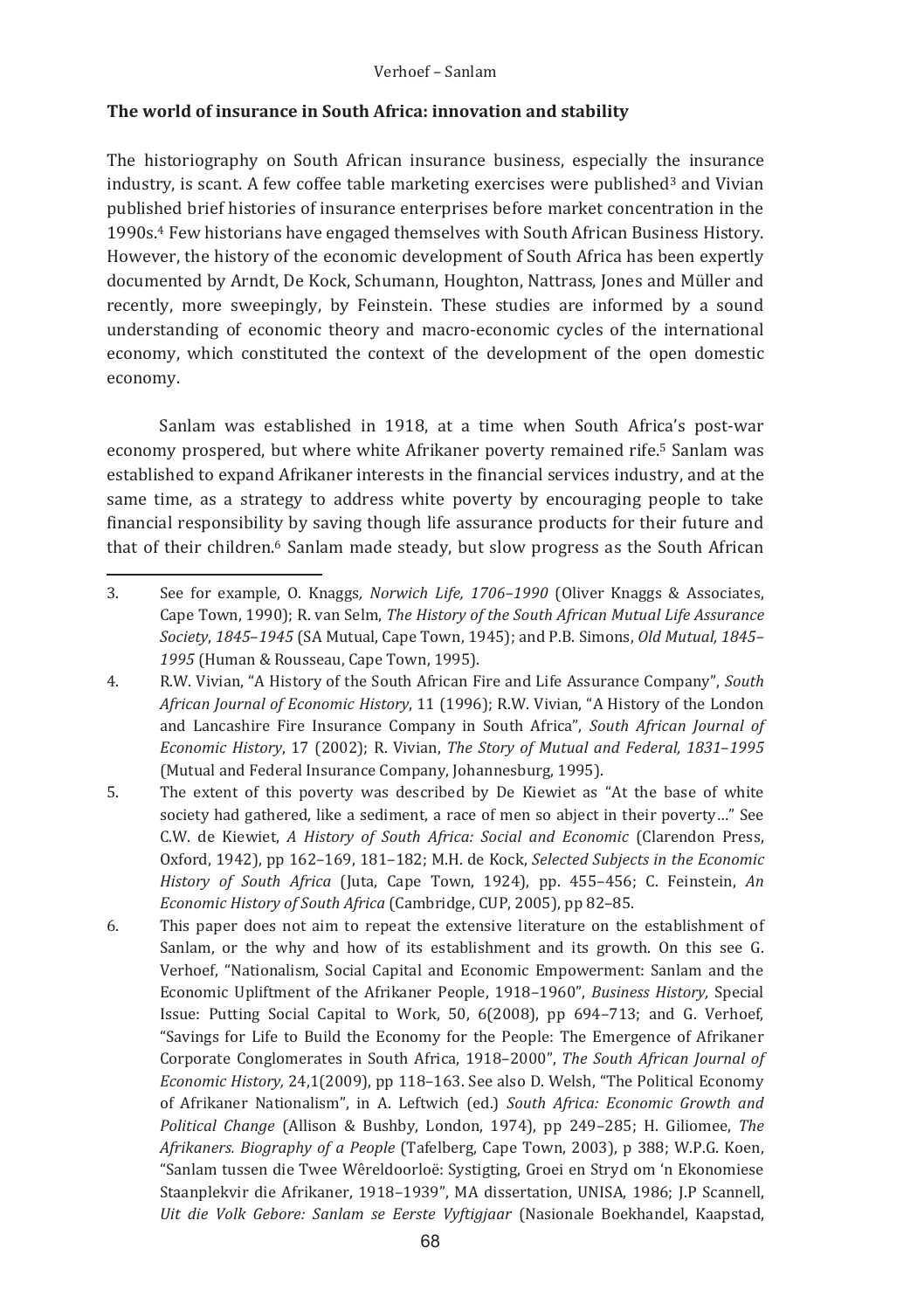#### Verhoef - Sanlam

economy struggled through the devastatingly adverse effects of the 1929 depression exacerbated by the drought of 1932-33.7

Although insurance products were available irrespective of ethnicity, race, or creed, the distinguishing factor was the ability to pay for insurance. The growth of financial services, including insurance, was therefore primarily, but never exclusively, aimed at the European population, or persons with stable incomes. This portion of society increased with industrialisation and urbanisation, which in South Africa occurred from the late 1920s and early 1930s.<sup>8</sup> South Africa followed the trend found in industrial centres of the USA where the urbanised populations developed the need for insurance to secure life and social status.<sup>9</sup>

Sanlam leveraged the unstable financial position of Afrikaners, the nationalism and solidarity displayed during the 1914 Rebellion and the success achieved with the establishment of *De Burger* in 1915, to grow a new business, that of insurance. Afrikaner nationalism was further mobilised through the Eerste Ekonomiese Volkskongres (first economic congress of the people) of 1939 to speed up Afrikaner participation in the mainstream South African economy.<sup>10</sup> In the period up to the 1950s Sanlam used the cyclical growth of the South African economy, the plight of poor whites and Afrikaner nationalism to stimulate demand for its insurance products.

The literature on innovation in the insurance industry is limited.<sup>11</sup> Pearson suggested that cycles of process and product innovation in insurance displayed a weak and lagged inverse relationship between insurance innovation and innovation in industrial production. When industrial expansion slows down, there is a tendency in the insurance industry to take on new risks and develop new products. This is the case because liquidity pressures slow down as interest rate increases contributes to a slowdown in industrial growth.<sup>12</sup> Silber also ascribed to the idea that high and volatile interest rates were aligned to liquidity constraints, which then induces innovation.<sup>13</sup>

1968); "Sanlam: A Profile of Progress", Supplement in The Manufacturer, July 1961; "The Sanlam Story", Financial Mail, March 1962.

- 7. De Kock, Selected Subjects in Economic History, pp 130-132; De Kiewiet, A History of South Africa, p 222.
- 8. De Kiewiet, A History of South Africa, pp 222-223, 264-265; De Kock, Selected Subjects in Economic History, pp 456-457.
- $\mathbf{q}$ See S.A. Murphy, *Investing in Life Insurance in Antebellum America* (Johns Hopkins University, Baltimore, 2010).
- 10. See H. Giliomee, "The Afrikaner Economic Advance", in H. Giliomee and H. Adam, Ethnic Power Mobilized. Can South Africans Change? (Yale University Press, New Haven and London, 1979), pp 149-169.
- $11.$ D. Jenkins and T. Yoneyama, *History of Insurance*, *Volumes 1-8* (Pickering & Chatto, London, 2000).
- R. Pearson, "Towards a Historical Model of Services Innovation: The Case of the 12. Insurance Industry, 1700-1914". Economic History Review, 50, 2(1997), pp 235-256.
- $13.$ W.L. Silber, "Recent Structural Change in the Capital Markets: The Process of Financial Innovation", The American Economic Review, 73 (May 1983), pp 89-95.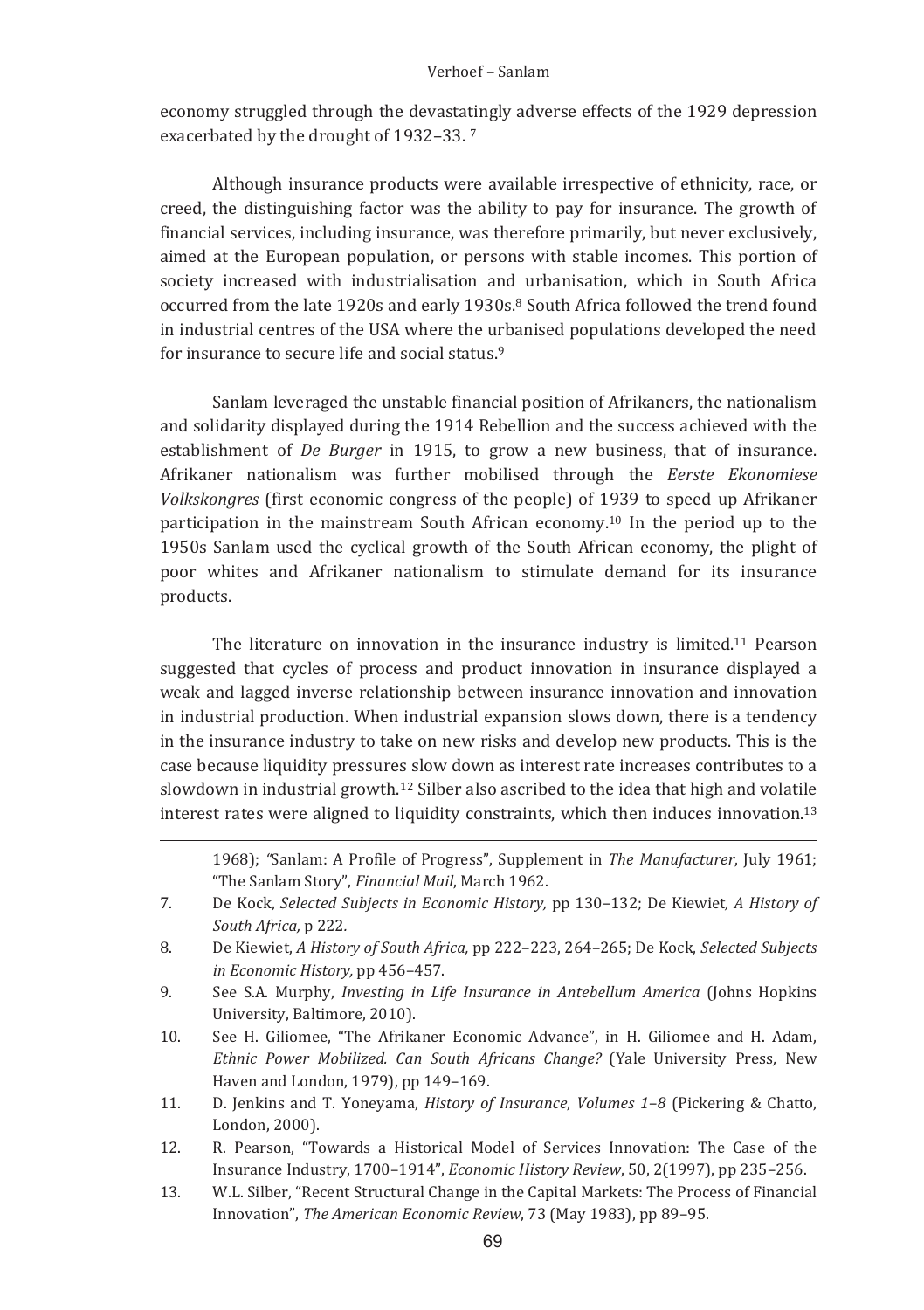The so-called "modern"<sup>14</sup> insurance industry developed out of the burial clubs or friendly societies of the late eighteenth and early nineteenth century.<sup>15</sup> Insurers were characterised by caution which hampered product innovation<sup>16</sup> in both the shortterm and long-term insurance markets<sup>17</sup> and the life assurance market was especially conservative since it adhered to the principle of prudence imperative. However, the inherent nature of insurance business changed during the twentieth century, when markets and classes of business were expanded.<sup>18</sup> The most important innovation was that insurance companies increasingly became composite companies offering different classes of insurance, and these companies expanded operations over such vast geographical areas that branches became the logical way of organising the extensive operations.<sup>19</sup> Life offices showed more innovation in their investment policies,<sup>20</sup> modernising and creating investment products which transformed ordinary life insurance.<sup>21</sup>

South African insurance mirrored British developments. The fire insurance industry in South Africa was dominated by British companies.<sup>22</sup> As life business revolves more around trust and confidence, the life business was dominated by South African companies. The number of foreign companies exceeded South African life

17. Jenkins and Yoneyama, History of Insurance, pp 33-36.

- 21. J.D. Cummins and B. Venard (eds), Handbook of International Insurance (Springer, New York, 2007).
- 22. H. Spyrou, "The Development of the Insurance Business in the Union of South Africa", in South African Journal of Economics, 4 (1955), pp 325-340; H.M. Hirsch, "Early Days of Insurance in South Africa, 1826-1860", in African Insurance Record, September 1962; R.J. Miller, Life Assurance in South Africa (Blue Crane Books, Johannesburg, 1968); B.C. Benfield, "South African life Insurance: Circumstances, Significance and Techniques", PhD thesis, University of the Witwatersrand, 1987; Vivian, "A History of the London and Lancashire Fire Insurance Company in South Africa", pp 138-161; G. Verhoef, Life Offices to the Rescue: A History of the Role of Life Insurance in the South African Economy during the Twentieth Century", in Pearson (ed.) The Development of International Insurance, pp 145-166; Verhoef, "Leading African Insurance", pp 325-348.

<sup>14.</sup> Not even the introduction of fire insurance in the eighteenth century is regarded as entirely "modern" since evidence is that the development of fire insurance was slow and cautious. See R. Pearson, Insuring the Industrial Revolution: Fire Insurance in Great Britain, 1700-1850 (Ashgate, Aldershot, 2004), p 4.

<sup>15.</sup> M. Keller, The Life Insurance Enterprise, 1885-1910: A Study on the Limits of Corporate Power (Harvard University Press, Harvard MA, 1963), pp 4-6; L. Dennett, A Sense of Security: 150 years of Prudential (Granta Publications, Cambridge, 1998), pp 4-6; T. Alborn and S. Murphy, Anglo-American Life Insurance, 1800-1914, 3 Volumes, (Pickering & Chatto, London, 2013), Vol. 1, p xi.

 $16.$ Pearson, *Insuring the Industrial Revolution*, p 184.

<sup>18</sup> C. Trebilcock, Phoenix Assurance and the Development of British Insurance, Volume 1, 1782-1870 (Cambridge University Press, Cambridge, 1985).

<sup>19.</sup> Jenkins and Yoneyama, History of Insurance, pp 33-36; Alborn and Murphy, Anglo-American Life Insurance.

<sup>20.</sup> R.E. Wright and G.D. Smith, Mutually Beneficial. The Guardian and Life Insurance in America (New York University Press, New York, 2004), pp 351-355.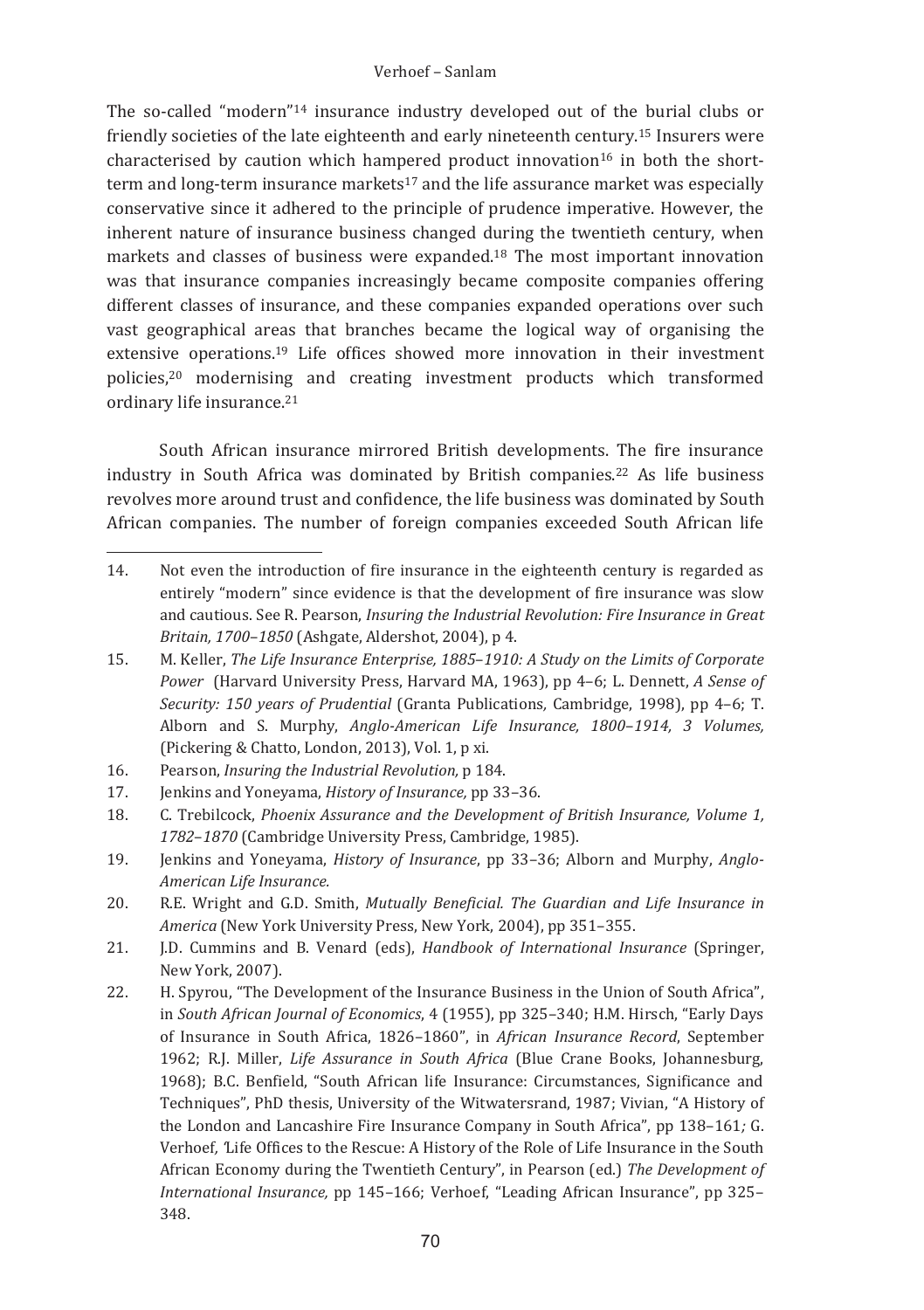### Verhoef - Sanlam

companies, but the local companies dominated the number of policies and the volume of premium income.<sup>23</sup> The role of cultural alignment in establishing and nurturing trust in the business of a life company was vividly illustrated in the development of the life assurance industry in South Africa. South African companies offered the basic range of life assurance policies, but sought to enhance market penetration through leadership and social connectivity and sought efficiency gains by adherence to cost and delivery requirements.<sup>24</sup> As saying through insurance assists in creating net increments of trust and security, it raises confidence to invest, produce and consume. This paper explores Sanlam's ability to develop skills in the insurance industry, hitherto dominated by non-Afrikaans entrepreneurs in South Africa. It looks at Sanlam's development of innovative products that spoke directly to the needs of a specific niche of their market<sup>25</sup> which in turn encouraged people who had a weak culture of financial provision for their future and their families, to mobilise their savings to that goal.

## Entry and growth: the crucial vears, 1918-1950

Sanlam commenced business in June 1918. South Africa was in the throes of the First World War, coping with social upheaval and growing white poverty. The establishment of the Suid-Afrikaanse Nasionale Trust en Assuransie Maatskappy (SANTAM) on 1 May 1918 was the beginning of a short-term and long-term insurance company, or in fire and accident insurance and life assurance. It was soon apparent that the life business should be conducted in a separate company. Santam's lawyer, one De Villiers, advised the founders that it would be very difficult to protect the life fund of a joint concern against claims of creditors of the short term side of the business. Therefore on 8 June 1918, the Suid-Afrikaanse Lewens Assuransie Maatskappy (SANLAM) was established as a subsidiary of Santam.<sup>26</sup>

When Sanlam entered the insurance market for life assurance, more than 30 other companies sold life cover.<sup>27</sup> In order to penetrate the life market, the Sanlam leadership realised that the company had to target marginalised Afrikaners by offering products that would address the needs of relatively poor whites, especially

<sup>23.</sup> Verhoef, "Leading African Insurance", pp 325-348.

 $24.$ Mokyr recently underlined the centrality of cultural explanations alongside those of institutional factors in explaining differences in economic performance. See J. Mokyr, "Cultural Entrepreneurs and the Origin of Modern Economic Growth", in Scandinavian Economic History Review, 61, 1 (2013), pp.1-33.

 $2.5.$ An honourable mention should include Sanlam's remarkable ability to link its clients' savings effort to the general strengthening of the South African economy This began shortly after Sanlam's inception and in the early years it fervently supported the ideal expressed by J.B.M. Hertzog of "South Africa first". See G. Verhoef, "Die Ontwikkeling in die Gemeenskap: Korporatiewe maatskaplike betrokkenheid deur Sanlam, 1918-1980", Tysdkrif vir Geesteswetenskappe, 54, 4 (2014), pp 736-738.

Verhoef, "Nationalism, Social Capital and Economic Empowerment", pp 694-713. 26.

<sup>27.</sup> The most important competition for Sanlam was the South African Mutual Life Assurance Society (Old Mutual, as it was later known). This was a South African mutual life office, doing business since 1845.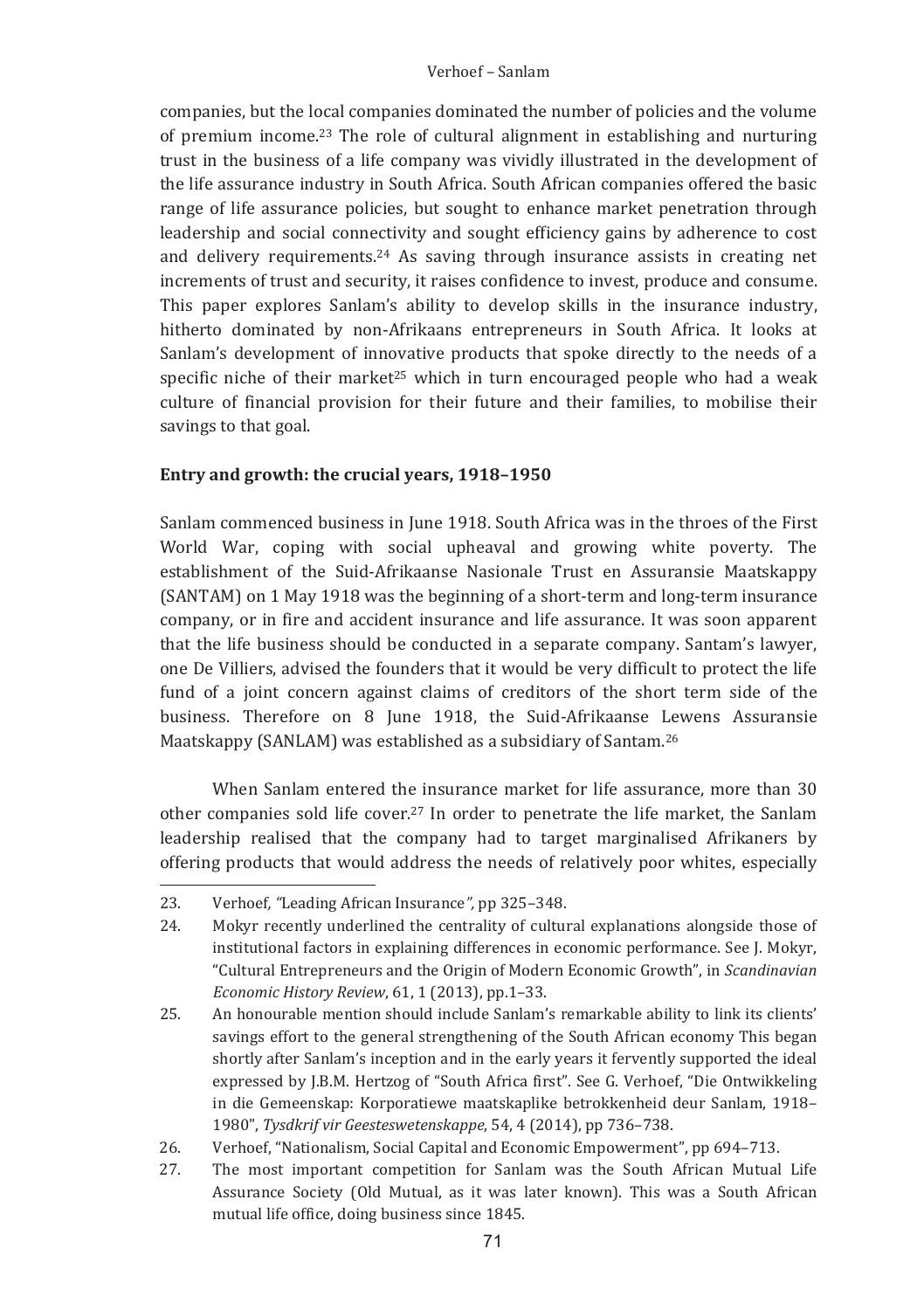Afrikaners, and conduct their enterprise on sound business principles. The Sanlam policies were always offered to the broad public, with all policies available in both Afrikaans and English, and even German, right from the start.<sup>28</sup> The first policies Sanlam developed, were aiming at two market segments - the ordinary life market and the industrial policy market. Industrial policies were typically sold to weekly wage earners and premiums were collected weekly from the policy holders.<sup>29</sup> The industrial section of Sanlam was soon transferred to African Homes Trust (AHT), a company specialising in industrial policies and acquired by Santam in August 1918.30

Sanlam had another serious constraint upon commencing business: there were no qualified Afrikaans-speaking accountants, actuaries; nor was there a steady supply of trained insurance agents to tap into. Sanlam compensated with an eclectic workforce, appointing a number of non-Afrikaans people with experience in the insurance industry<sup>31</sup> and attempted to draw Afrikaners employed by the British insurance companies.<sup>32</sup> These men constituted a core of staff that performed their duties on two levels; they executed the tasks to which they were appointed, and they actively engaged in encouraging young people to take up a career in insurance.<sup>33</sup> This was a very slow, long process but was seen by the management team as part of the empowerment of Afrikaners.

The policies offered by Sanlam from the outset, were ordinary whole life policies for persons between 21 and 60 years of age, whole life policies with limited premiums, child inheritance policies, child inheritance policies without the termination of premiums after the death of the parent, and endowment policies.<sup>34</sup> This was nothing new in the market, but what was unique was that policies were available in Afrikaans and were marketed by Afrikaans people to whom new entrants to the life market could relate. The only difference between Sanlam's reversionary

- 32. Examples were Jan Pieter Feenstra and Harry van Dam, who left his position at the London and Lancashire Insurance Company, to join Sanlam. Harris resigned his position only five days after the establishment of Sanlam on 8 June 1918 and was replaced by an attorney G.F.S. de Villiers. See Verhoef, "Nationalism, Social Capital and Economic Empowerment"; Scannell, Uit die Volk Gebore, pp 9-17; SA, 6/1/7, M.S. Louw Papers, Memoirs.
- 33. Sanlam offered in-house training and later also financial support for university studies towards the professional skills they needed, such as actuarial science, accounting, and management. See SA, 6/5/1, J.P. Feenstra Correspondence; and SA. Policy Records PR1, Policies 744 and 745.

<sup>28.</sup> S. Halleen, "From Life Insurance to Financial Services: A Historical Analysis of Sanlam's Client Base, 1918-2004", PhD thesis, Stellenbosch, 2013, pp 87-93.

This form of insurance was introduced by the Prudential Insurance Company in 29. Britain. See Alborn and Murphy, Anglo-American Life Insurance, pp xxxi.

<sup>30.</sup> Sanlam Archives (hereafter SA), A, 5/2/1, Sanlam Annual Report, 1919.

<sup>31.</sup> Alfred Macdowall was appointed as general manager and secretary; J.H. Harris as agency manager; Reginald Scott-Hayward, an Irishman with experience in fire insurance, as manager of casualties; Simon J.P. West as fire manager; and George Patterson, the actuary of African Homes Trust, was appointed as Sanlam's actuary.

<sup>34.</sup> SA, 1/2/1/3, Rate Book, 1931-1936).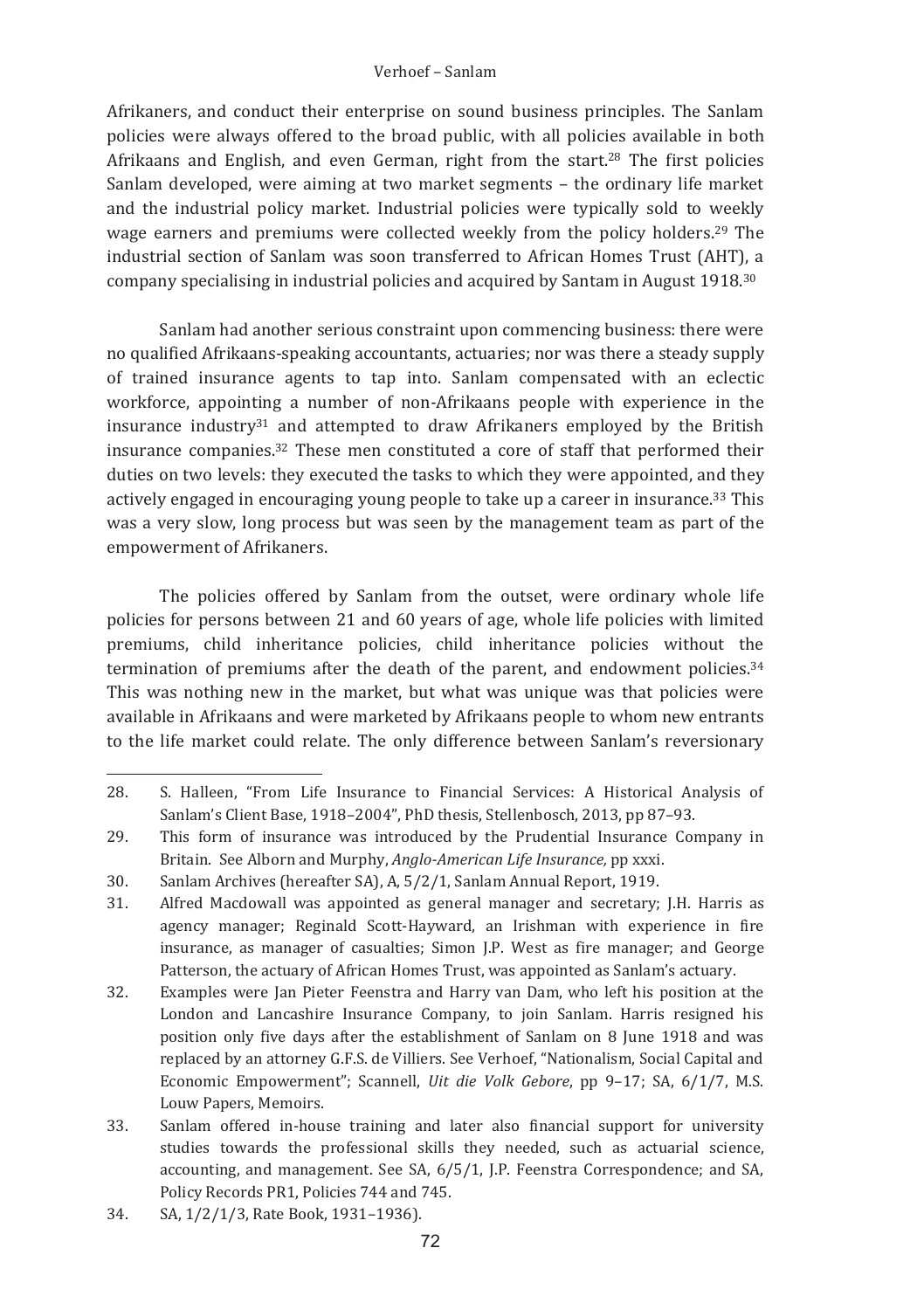bonuses (bonuses earned on the investment return on insurance policy premiums) and bonuses offered by other insurance companies, was that Sanlam's were calculated and paid on annual valuations since September 1919.<sup>35</sup> The Stone & Cox Life Assurance tables of 1920 noted that Sanlam was the only insurance company established in South Africa to conduct such annual valuations.<sup>36</sup> Another cutting edge innovation of the Sanlam policies was the offering of lump sum disability cover on all its policies, that is the payment of the sum assured in a lump sum should a policy holder become "totally and permanently disabled" – the latter being interpreted "liberally", according to Stone & Cox, as the loss of two limbs, blindness, etc.<sup>37</sup> The Sanlam disability benefit was more risky than instalment payments, but it was argued that a disabled person needed immediate relief due to sudden unexpected expenses. The sound business aspect of this decision was that the company settled a flability, whereas instalment disability cover could continue for indefinite periods. Two coloured persons were also appointed as agents in 1918.<sup>38</sup> The Dagelijks Bestuur (the body that handled day-to-day management) supervised the training of agents under the agency manager, Feenstra, by considering weekly reports on agency matters.<sup>39</sup>

These policies endorsed the vision of the general manager, W.A. Hofmeyr,  $40$ that the company sought to assist policyholders in providing for their families in case of the breadwinner not being able to do so, for the education of their children and the broad development of the economy of the country. Hofmeyr emphasised the concept of "mutuality", "duty" and "pride" that would be engendered in policyholders as they contributed to the well-being and development of their families, their communities and the country at large.<sup>41</sup>

Sanlam was using the relative poverty and existential insecurity among many Afrikaners and a nationalistic appeal on South Africans to support South African businesses that invested in the future of the country, to take a stand in the market for life assurance. The public responded positively to these calls, since Sanlam issued a record number of policies in its first year, namely 3 228, to a total value of £1 138.<sup>42</sup> It was recognised that the post-war economic prosperity added to the favourable

<sup>35.</sup> Other competitors in the life insurance industry varied the terms of their calculations – the general term being 3 years.

<sup>36.</sup> SA, 1/2/1/1/2, Stone & Cox Life Insurance Tables, 1920, p xi.

<sup>37.</sup> SA, 1/2/1/1/2, Stone & Cox Life Insurance Tables, 1920, p xi.

<sup>38.</sup> SA, F22/11/85, *Sanlammer*, 61, 40 (5 March 1993).<br>39 This is reflected in each set of Minutes of the Sanla

<sup>39.</sup> This is reflected in each set of Minutes of the Sanlam Dagelihjks Bestuur. See SA, Minute Books, Weekly Minutes of Management.

<sup>40.</sup> lliam Angus (Willie) Hofmeyr was born in Montagu, the son of Servaas Hofmeyr, a "dominee" or minister in the Dutch Reformed Church (DRC). See H.R. Malan, *William Angus�Hofmeyr,�South�African�Dictionary� of�BiographyVol.� 3* pp 416-418; N.J. le Roux, *W.A. Hofmeyr: Sy Werk en Waarde* (Nasionale Boekhandel, Cape Town. 1953), pp 108-110 and 163-164; *Die Sanlam Fakkel*. December 1947, p 2: Die Sanlam Fakkel, November 1953, pp 24-31.

<sup>41.</sup> SA, JV 5/2/1, Sanlam Annual Reports, 23 December 1919, p 2; 22 December 1920, p 3; and 21 December 1921, p 3.

<sup>42.</sup> SA, JV 5/2/1/, Sanlam Annual Report, 23 December 1919, p 1.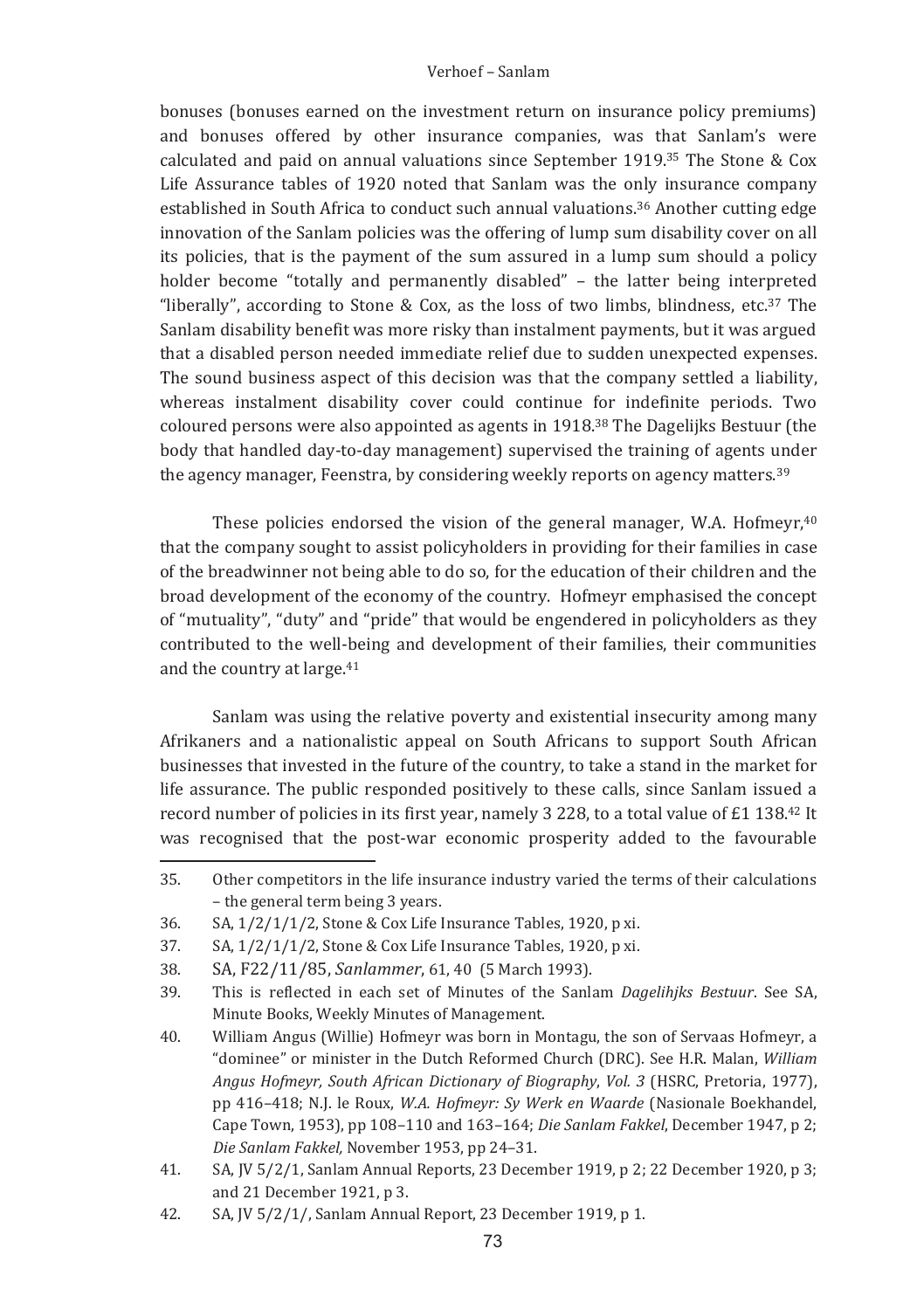#### Verhoef - Sanlam

conditions of launching the new life office, but the fortunes of the de-linking of the British currency from the USA dollar in March 1919, turned to inflationary pressures in the UK as well as in South Africa.<sup>43</sup> This soon led to the typical post-war depression. which only eased by 1922. In 1921 new business at Sanlam dropped by  $E31$  381 to £1 116 589.44 A new low of only £702 792 in new policies was written in 1922, followed by a slow recovery.<sup>45</sup>

Sanlam management included a very bright, ambitious and patriotic young man, Marthinus Smuts Louw.<sup>46</sup> He was inspired by the potential of actuarial science and devoted his professional career to finding ways of enhancing life products as a means to deliver better service to policy holders. As a young actuary at Sanlam, and an inspired Afrikaner nationalist, he used every opportunity to serve the competitiveness of Sanlam: in 1922 Sanlam announced a first for the South African life assurance industry and Louw was the mastermind behind it.<sup>47</sup>

This new policy was called the Ideal Policy. It introduced the concept of income protection through insurance, a brand new concept M.S. Louw had been introduced to in Holland in 1920.<sup>48</sup> The idea was that the death of a breadwinner would secure the family not only a lump sum benefit, but regular income, on a weekly or monthly basis. This type of policy, launched on 1 May 1922, provided endowment benefits as family income benefits, while ordinary endowment policies could also be issued to a family (the "gesin"). In the context of the destitution caused by the 1929 depression, Sanlam added more products to strengthen the safety net for families the security of a regular income. In 1929 and 1931, Sanlam added the whole life policy with family income benefits, income protection insurance, which was endowment insurance with family income benefits; and the family income protection insurance with limited instalments and family income benefits at death.<sup>49</sup>

In the time of utter despair following the 1929 depression, Sanlam introduced the first ever group pension scheme for institutions, such as municipalities, regional

<sup>43</sup> E.H.D. Arndt, Banking and Currency Development, 1652-1927 (Juta, Cape Town, 1928), p 412: De Kock, Selected Subjects in Economic History, pp 131-132.

 $44<sub>1</sub>$ SA, Minutes, General Management, 12 December 1921.

<sup>45.</sup> SA, Minutes, General Management, 18 November 1922.

 $46.$ Marthinus Smuts Louw (Tienie) was born on 15 August 1888 and died on 1 March 1979 in Cape Town. See Dictionary of South African Biography, Volume 1, p 471.

<sup>47.</sup> SA, Minutes of Board of Directors, 21 December 1921.

<sup>48.</sup> Louw visited the Netherlands after completing his actuarial training in Scotland. The Sanlam management maintained close contact with the international insurance industry. References were made in the minutes of the Board of Directors to participation in congresses and other links with insurance companies overseas. See SA, 6/5/1. Minutes of Board Meetings, 29 April 1921 and 4 April 1922. Sanlam was also a member of LIAM (an international non-profit organisation of life assurers) and attended regular training and research meetings of LIAM (see SA, Die Sanlam Fakkel, December 1962, pp 8-9).

<sup>49.</sup> SA, 1/2/1/3, Rate Books of 1922 and 1929.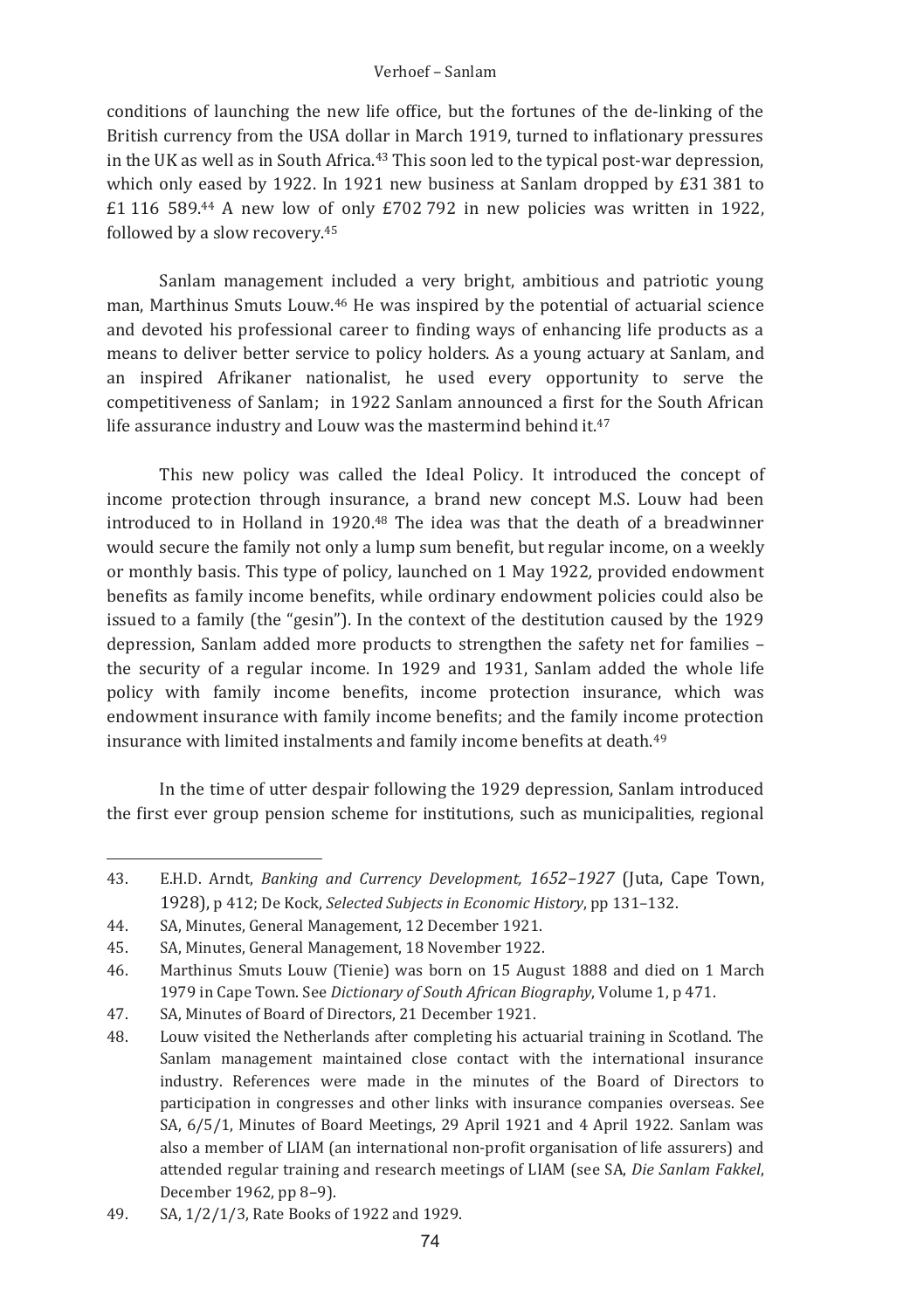councils or other organisations unable to set up their own pension schemes. The concept of group employee benefits or social security was not only unfamiliar in the local insurance industry but also unknown in the British Commonwealth countries.<sup>50</sup> Group policies were less expensive and offered cover to groups based on the collective entity and the shared destiny of persons working together. Group policies paid smaller commission to agents, but Sanlam motivated the introduction of such products as a service to society in times of growing insecurity.<sup>51</sup> In the absence of statutory provision for such schemes, the company used its acquaintance with the staff <sup>52</sup> to make submissions to decision-makers. Sanlam assisted the Cape Provincial Administration in preparing ordinances providing for municipalities and regional councils to contract with insurance companies to set up and administer group pension schemes on behalf of such authorities. The idea to embark on group employee benefits started with W.J. Bezuidenhoudt, the general manager of Sanlam's agents. He spotted the entrepreneurial opportunity in the market: group benefits delivered bulk new policy holders, offered the opportunity to market the company's expertise and service and thereby automatically afforded it competitive access to a new market. The actuarial department developed the products and this ensured that Sanlam once again took the lead in the life assurance industry.

The 1930s were difficult years for South Africans. Primary product prices slumped during the depression and mining was adversely affected for the same reasons. Furthermore, South Africa's determination to cling to the gold standard from 1930 to 1932 proved disastrous to the economy. Only after South Africa joined Britain in abandoning the gold standard in December 1932, did the value of the local currency recover and exports resume. Total premiums of life assurance rose by only 1.2 percent between 1929 and 1934<sup>53</sup> and Sanlam realised it needed to get momentum restored in its business. One way of doing this was to target a sympathetically cultural-aligned sector of society, the teaching community, as a potential market.

Once again Sanlam built on its initial marketing call to self-sufficiency and responsibility of the breadwinner for the future of his/her dependents. The

 $50.$ Commonwealth countries only rolled out the implications of the Beveridge Report of 1941 after WW2. See G. Verhoef, "From Friendly Societies to Compulsory Medical Aid Association: History of Medical Aid Provision in South Africa's Public Sector", Social Science History, 30, 4 (2006), pp  $601-627$ ; and G, Verhoef. "Wie moet sorg? Gesondheidsbeleid en Mediese Fondse in Vergelykende Perspektief in Suid-Afrika en Gemenebeslande, 1900-1970", in Historia, 16, 2 (2007), pp 19-51.

<sup>51.</sup> SA; 6/1/1/1/11, W. J. Bezuidenhoudt, Memorandum Groepversekering, 16/54.

<sup>52.</sup> The civil service on all three levels (national, provincial and municipal) was becoming more Afrikaans because Afrikaners were progressively appointed to the lower ranks of the civil service in the post-1948 National Party rise to power. See Giliomee, "The Afrikaner Economic Advance", pp 160-161.

<sup>53.</sup> The adverse economic conditions led to the unemployed setting themselves up as life insurance agents. Too many adopted "... doubtful measures of securing business" and failed. This prompted the formation of the Life Offices' Association in 1935, inter alia to curb such practices.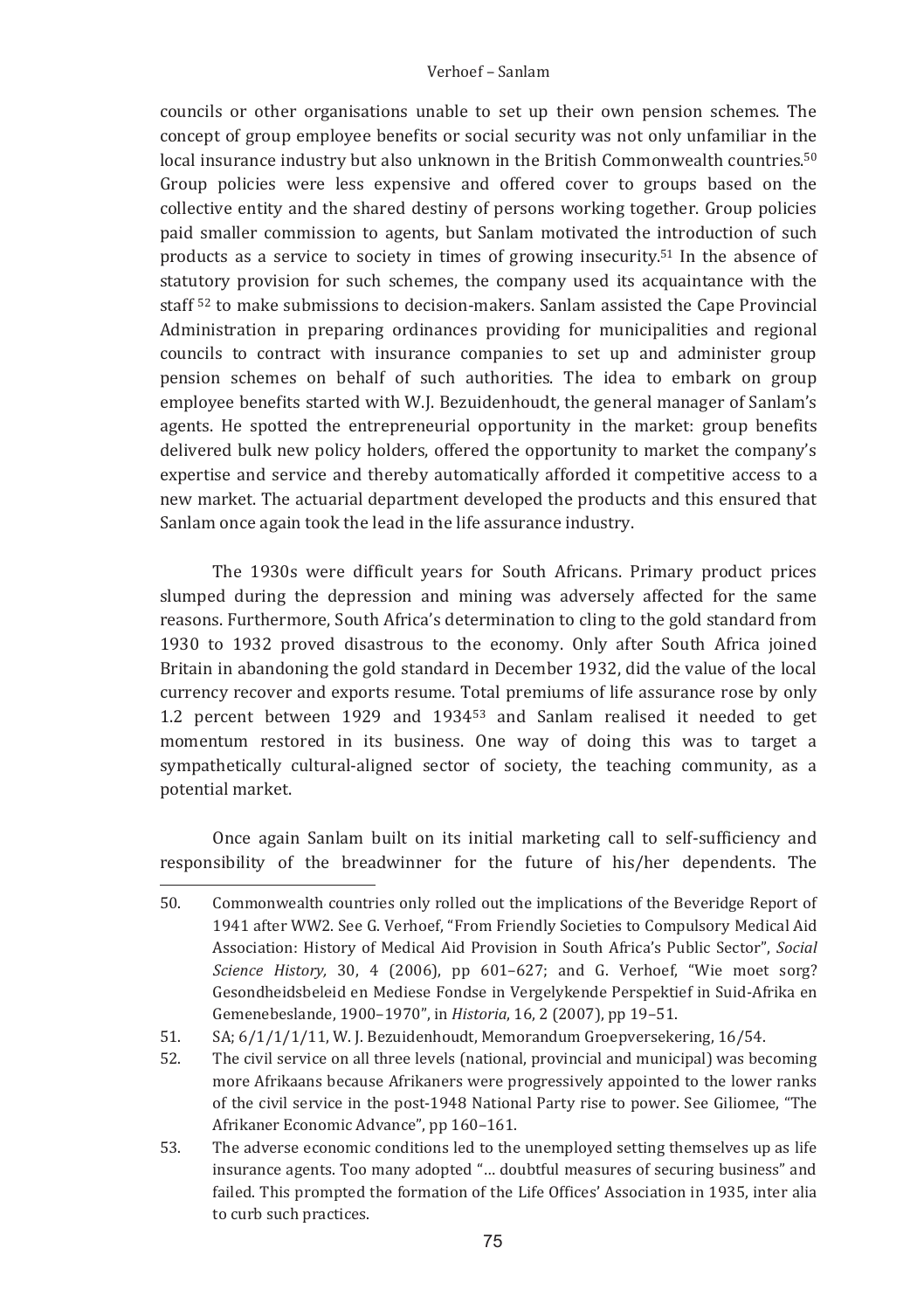Departments of Education in the different provinces were reluctant to establish a provident fund for the widows and orphans of teachers. The new generation Ideal Policy was offered to the organised teachers' profession and the professional teachers' associations endorsed it as the official policy of the associations (these were dominated by Afrikaans-speaking teachers, thus offering Sanlam a relatively captive market). Sanlam also marketed its policies to African teachers and other African professionals, both on an individual and group basis, <sup>54</sup> The family income policy, the income protection policy and the family protection policy were offered on a group basis and endorsed as the official policies to these associations. These were taken up in September 1933 by the Transvaal Teachers Association: in May 1934 by the Free State Teachers' Association: and in December 1934 to the South African Teachers' Association. This did not constitute product innovation, but a strategic marketing innovation, since no other life office had established similar distribution channels to stakeholder groups.<sup>55</sup>

In the period up to the 1950s Sanlam developed no new products to shift its market share, but capitalised on the massive surge in Afrikaner nationalism following the 1938 centenary celebrations of the Great Trek.<sup>56</sup> Sanlam embarked on an investment strategy that served a dual purpose. First, investment of policyholder funds was directed into equities delivering optimal returns. Indirectly, Sanlam used South African patriotism by telling its policyholders that through equity investments, they were participating directly in the mainstream of the economy: "building the economy for the people". The benefits of such investments accrued to policyholders, because Sanlam was a mutual life assurer. The second purpose was to rely on this burgeoning "nationalism" to strengthen the lovalty to the company and expand its market share.

A third dimension to Sanlam's strategy emerged towards the late 1930s. When Afrikaner leaders called the Ekonomiese Volkskongres in 1939 to address the persistent dilemma of white poverty, particularly among Afrikaners, Sanlam leadership played a pivotal role in proposing strategies of Afrikaner economic empowerment. Dr M.S. Louw, the Sanlam actuary, delivered a strong plea for empowerment through the development of entrepreneurship, supported by funding for emerging small businesses. His idea was to set up a finance house, similar to the finance houses of the mining industry, which could provide working capital in support of Afrikaner entrepreneurs desiring to set up small enterprises.<sup>57</sup> In 1942 Federale Volksbeleggings (FVB) was established - a finance house to provide working

<sup>54.</sup> SA, Minutes of Dagelijks Bestuur, 23 September 1934.

<sup>55.</sup> SA, Minutes of Sanlam Board, 1933; 1934.

<sup>56.</sup> G. Verhoef, "The South African Economy in the Twentieth Century", in F. Pretorius (ed.) A History of South Africa. From the Distant Past to the Present Day (Protea Book House, Pretoria, 2014), pp 259-261; H. Giliomee, "Afrikaner Nationalism, 1902-1948", in Pretorius (ed.) A History of South Africa, pp 307-308.

<sup>57.</sup> SA. 6/1/7/: M.S. Louw Papers: Memorandum aan die Raad insake Finansieringsmaatskappy, 20 October 1938; Minutes, Sanlam Management, 20 April 1939.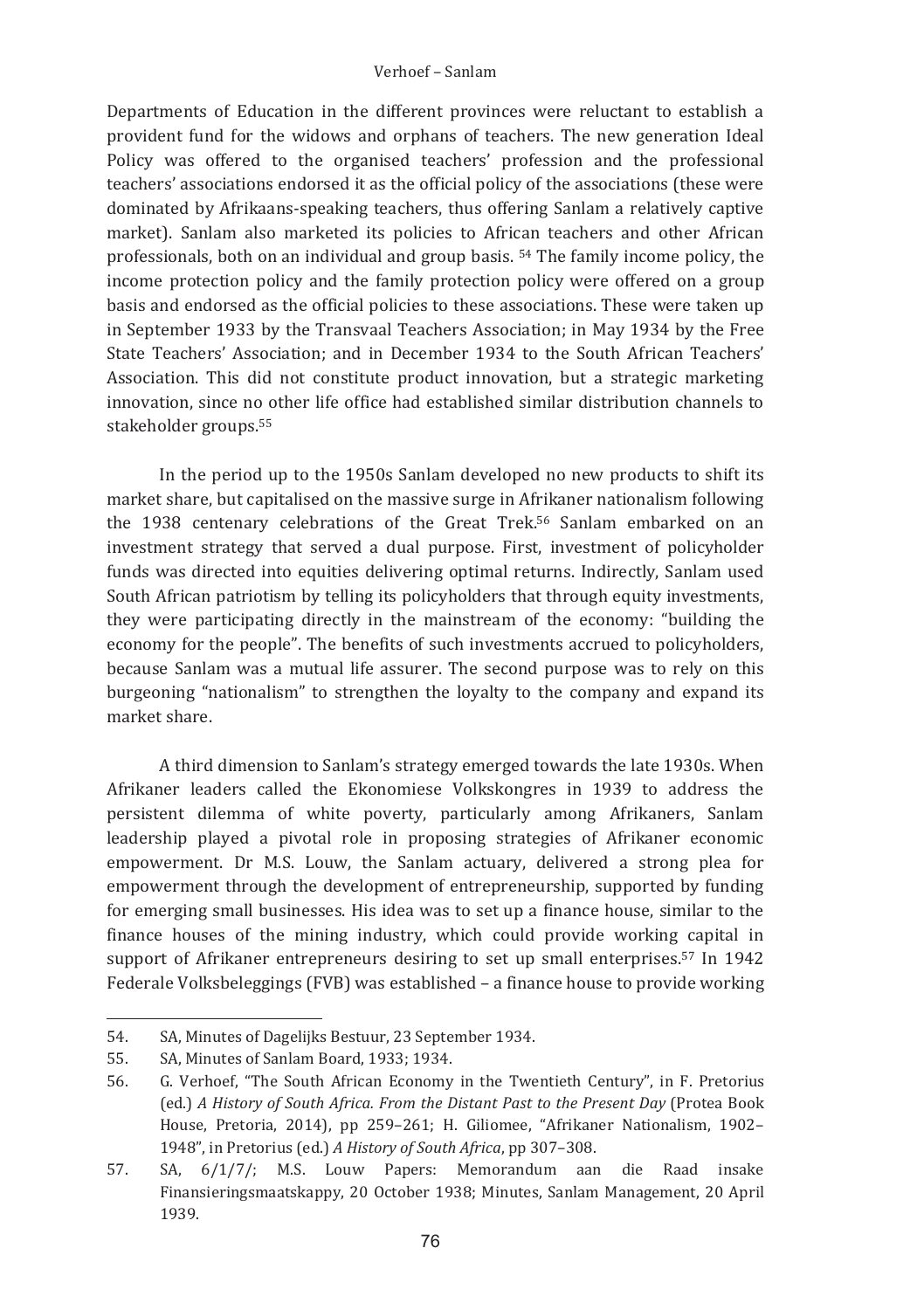### Verhoef - Sanlam

capital to new enterprises. Sanlam did not provide the capital: shares were sold to the public, motivated by the vision of economic empowerment developed so powerfully at the Volkskongres. As part of Sanlam's investment policy the company also acquired a stake in FVB.58

As Keller noted, management of insurance companies directed their attention increasingly to the companies' investment strategies.<sup>59</sup> At the time of its establishment phase, Sanlam exercised a preference for long-term fixed interest loans and bonds,<sup>60</sup> but the sense of responsibility to use the life office to contribute to the growth of the domestic economy, added investments in securities as an asset of national duty.

Another innovative investment opportunity was Bonuskor, or to give it its full name, the Bonusbeleggingskorporasie van Suid-Afrika or the Bonus Investment Corporation of South Africa, established in 1946 to invest policyholders' bonuses, if so requested, in equities, <sup>61</sup> Policyholders could choose to re-invest bonuses earned on profit sharing policies either in the existing policies or to receive such bonuses as a cash bonus, which could either be invested in equities, specifically in higher risk investments such as preference shares, debentures and other securities deemed appropriate by its management, through Bonuskor, or take the cash.<sup>62</sup> Bonuskor was a sign of Sanlam's entrepreneurial and strategic use of empowerment nationalism, patriotism and social responsibility appeal.

M.S. Louw acknowledged in his submission to the Sanlam Board that a life office had to be very careful about engaging in investments that were too risky, since it had a contractual responsibility to pay out on policies at maturity, or in the unexpected case of death. The anomaly for South Africa. Louw pointed out, was that credit institutions in South Africa controlled in excess of £6 million, of which less than 1 percent was invested in ordinary or preference shares of commercial or industrial concerns. He argued that the credit industry was eluding a very basic responsibility, namely to contribute to the building of a healthy commercial and industrial sector in South Africa. Management was well aware of its responsibility towards policyholders, but was convinced that investments in "sound and more lucrative" instruments could be found in equities.<sup>63</sup> Policyholders were "educated" by the management of Sanlam,

<sup>58.</sup> G. Verhoef. "Die Stigting van Instellings as Werktuie in die Ekonomiese Opbouproses van die Afrikaner sedert die Anglo-Boereoorlog", in Tydskrif vir Geesteswetenskappe, 46, 2 (2006), pp 381-391; Verhoef, "From Friendly Societies", pp 601-627; Verhoef, "Savings for Life", pp 118-163.

<sup>59.</sup> Keller, The Life Insurance Enterprise, p 21.

SA, 6/1/1/5, W. J. Bezuidenhoudt; and R. Adams, "Die ver-Suid-Afrikanisering van 60. die Suid-Afrikaanse ekonomie: 'n Studie van SANLAM (1918-1980)". MA dissertation, Stellenbosch, 2011.

SA, 6/1/7, M.S. Louw Memorandum, 22 January 1945. 61.

<sup>62.</sup> SA. Minutes of Sanlam Management, 3 March 1944; 26 May 1944; Minutes of Sanlam Board, 28 November 1945.

<sup>63.</sup> SA, 5/2/1, J. Vorster, 19 December 1945, p 4.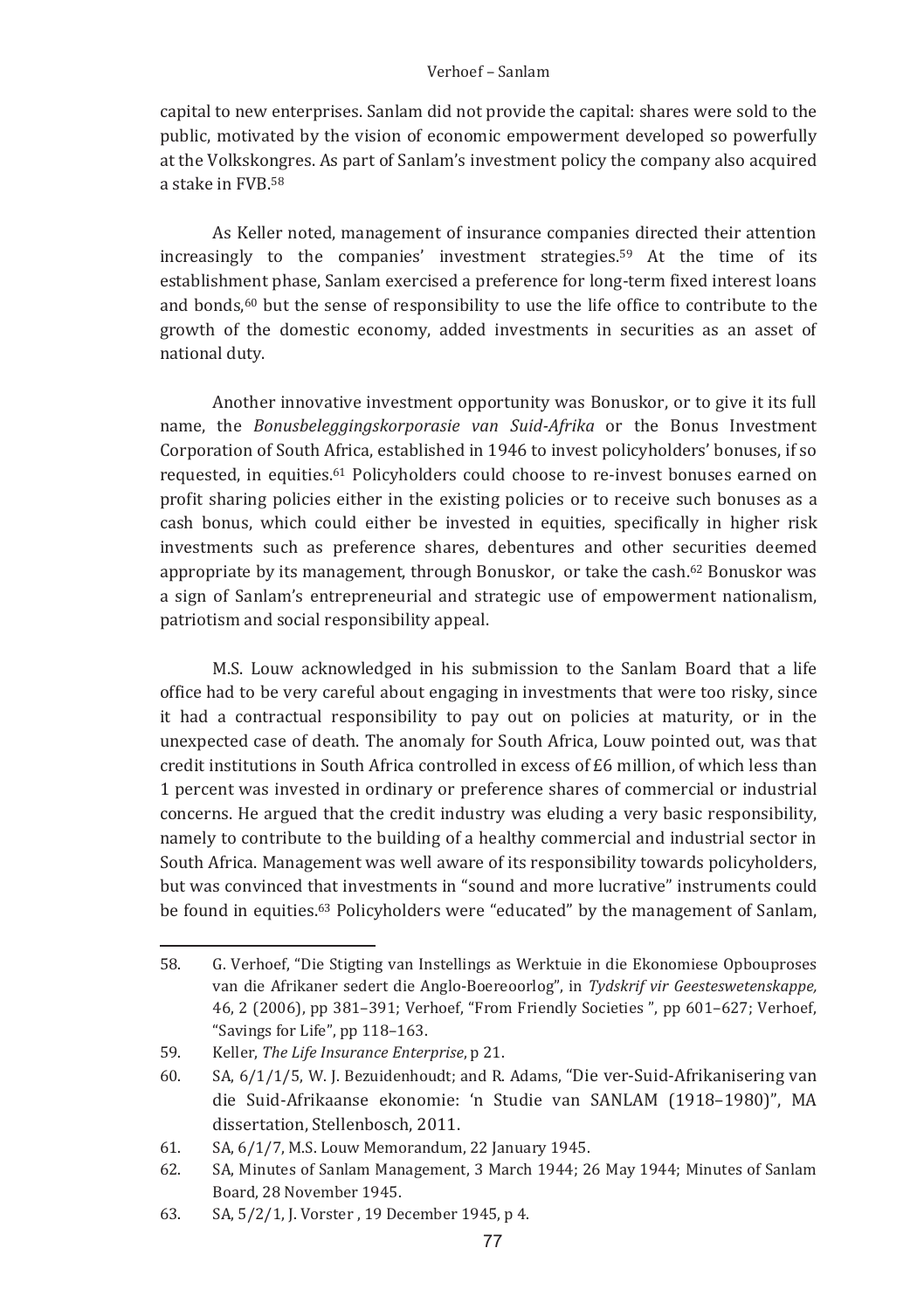through Bonuskor, in extending savings into higher risk investments - all justified in the name of building the South African economy and thereby contributing to employment creation - the appropriate strategy to overcome the poor white problem. Sanlam, as a mutual life assurer portraved itself as the vanguard of the policyholders, of whom at that time more than 80 percent were Afrikaans-speaking persons.<sup>64</sup>

The innovative investment strategy encouraged other life offices in South Africa to invest actively in larger than portfolio investments in emerging sectors of the economy. Sanlam skilfully used this strategy at a time of rising Afrikaner nationalism, to facilitate Afrikaner economic empowerment. Life offices generally invested in government and other public utilities' securities,<sup>65</sup> but not in the same proportions Sanlam eventually did.<sup>66</sup> FVB was a "greenfields" investment and posed a potential risk because Sanlam did not manage it, but it earned Sanlam goodwill and evolved as a learning curve for emerging Afrikaner businessmen.

Towards the early 1950s these initiatives positioned Sanlam in a strong growth trajectory.

| Year                       | Long-term Insurance |         | Sanlam   Sanlam as % of |  |
|----------------------------|---------------------|---------|-------------------------|--|
|                            | sector              |         | industry                |  |
| 1929                       | 4960                | 241     | 4.85                    |  |
| 1950                       | 23 245              | 4 1 0 4 | 17.65                   |  |
| Annual compound<br>growth, | 8%                  | 15.2%   |                         |  |
| 1929-1951%                 |                     |         |                         |  |

Table 1: Total premium income, industry y Sanlam, 1929-1950 (£'000)

Source: Summaries of Returns Deposited by Insurance Companies with the Treasury, 1925-1944; Annual Reports: Registrar of Insurance, 1944-1952.

<sup>64.</sup> SA, Memorandum to the Board, 20 February 1963.

<sup>65.</sup> The Insurance Act. No. 27 of 1943 ushered in a period of 45 years of explicit statutory investment prescriptions for life insurance companies. Life insurance companies were obliged to invest fixed proportions of their liabilities in government, municipal and utilities' stock, in government bonds and bills and in retirement annuities and pension funds. For 40 years statutory prescribed investments limited the ability of long term insurers in South Africa to seek optimal investment returns of choice. See Verhoef, "Life Offices to the Rescue", pp 145-166.

<sup>66.</sup> M. Lipton, Capitalism and Apartheid, 1910–1986 (David Philip, Cape Town, 1986), p. 242 noted that Sanlam had the largest equity investment on the ISE of all SA life offices. The investment in local equities was also mandated by exchange control and the lack of FDI in the wake of emerging international pressure against the NP government. See F.S. Jones and A.L. Müller, The South African Economy (Palgrave Macmillan, London, 1992), pp 223-224, 327 and 352.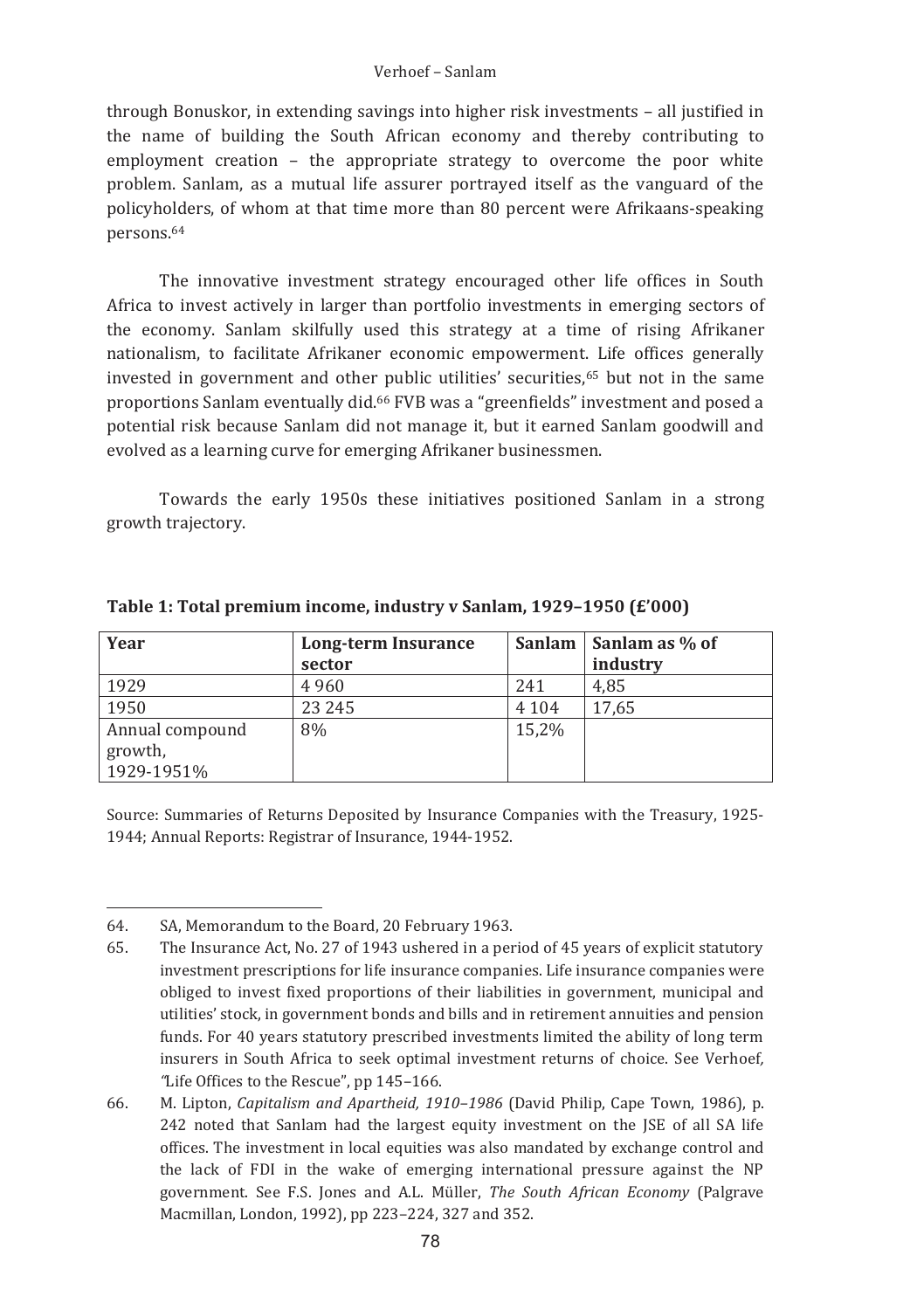Table I above shows the strong growth of Sanlam, outperforming the total life assurance industry by a factor of almost two and growing its relative position from 4.85 percent in 1929 to 17.65 percent in 1950. The company mobilised contractual savings among formerly uninsured people. Later, Sanlam "educated" its policy holders to other investment opportunities, albeit motivated by nationalistic ideals, but successfully strengthening the participation of Afrikaners in the South African economy.

### Market growth, isolation and internalisation, 1950–1990

In the context of the wider business history of South Africa, strong economic growth after the war sustained industrial growth. Local manufacturing growth exceeded 80 percent, until halted by the international recession caused by the oil price crises of the mid-1970s.<sup>67</sup> This was a period of worldwide growth, but for South Africa an initial period of strong growth followed by creeping international isolation as a result of the implementation of the policies of apartheid. State intervention in the economy reached new levels with the policy of industrial decentralisation aimed at locking black labour into the designated so-called "homeland" areas, while stimulating industrial enterprise outside the industrial core of South Africa.<sup>68</sup> Business expanded during the prosperous 1950s and 1960s, but soon suffered from declining productivity caused by low levels of skills development and education of the workforce. As the 1970s wore on this growing black workforce was also becoming increasingly militant, seeking the termination of the policy of separate development and participation in a unitary democracy.<sup>69</sup>

The financial services industry, especially the insurance market, became increasingly insulated, but offered a much needed investment outlet to South Africans.<sup>70</sup> The domestic insurance market was highly competitive and life offices offered a comparable basic range of life policies – with profit or non-profit policies, simple reversionary bonus, compound reversionary bonus, cash bonus, whole life policies, endowment assurance and term assurance. Sanlam had led the way with special types of policies providing for family income protection and children's provisions. In the post-war years Sanlam was the only insurer that had made noticeable inroads into the market of the other life offices.

<sup>67.</sup> Jones and Müller, *The South African Economy*, pp 176-177; 278-288; Feinstein, An *Economic History*, pp 143-149.

<sup>68.</sup> J. Nattrass, *The South African Economy: Its Growth and Change* (Oxford University Press, Cape Town, 1982), pp 180-183.

<sup>69.</sup> Feinstein, An Economic History, pp 162-165; Nattrass, The South African Economy, pp  $232 - 234$  and  $281 - 283$ .

<sup>70.</sup> J. Singleton and G. Verhoef, "Regulation, Deregulation and Internationalisation in South African and New Zealand Banking", Business History, 52, 4 (2010), pp 543-544; R.W. Vivian, "South African Insurance Markets", in Cummins and Venard, *Handbook of International Insurance*, p.681.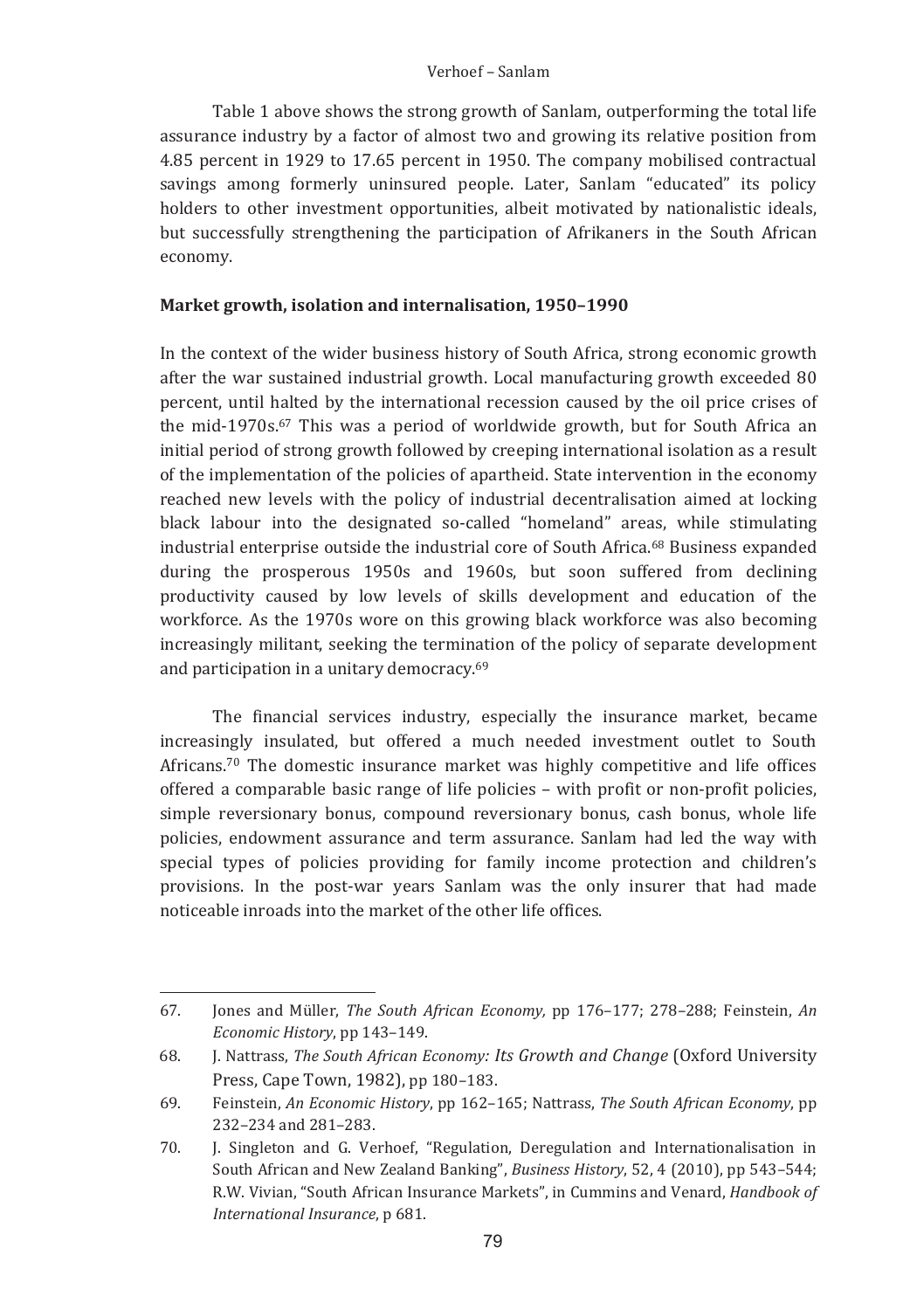Total premium income of long term insurers in South Africa rose from  $R51$ million $^{71}$  in 1950, to R21 807 million in 1990, or from 1.1 percent of national income to 8.3 percent of national income in 1990. The total premium income of the long term insurance industry rose from 10.7 percent of household savings (at current prices) in 1950 to an impressive 456.5 percent in 1990. In 1990 long term insurance premium income was 7.47% of GDP, third highest only to South Korea and Japan. Contractual savings (in pension funds and with insurers) rose from  $22$  percent of personal savings in 1970 to 57.8 percent of personal savings in 1990.<sup>72</sup> In response to financial deregulation long term insurers gradually expanded their services into the financial services domain. This trend manifested rapidly in South Africa after 1990. The growth in the demand for insurance and other wealth products was directly  $\lim$  and the increasing socio-political instability, high inflation and the creeping isolation of South Africa. South Africans could not invest abroad freely because of exchange controls and therefore created a captive market for local investment products - those which life assurers typically catered for.

| Year            | Long-term Insurance | Sanlam | Sanlam as % of |  |
|-----------------|---------------------|--------|----------------|--|
|                 | sector              |        | industry       |  |
| 1950            | 51                  | 8      | 17,65          |  |
| 1990            | 21807               | 7428   | 34             |  |
| Annual compound | 16.8%               | 19.15% |                |  |
| growth,         |                     |        |                |  |
| 1950-1990%      |                     |        |                |  |

|  |  | Table 2: Total premium income, industry v Sanlam, 1950-1990 (R'm) |  |
|--|--|-------------------------------------------------------------------|--|
|--|--|-------------------------------------------------------------------|--|

Source: Annual Reports, Registrar of Insurance, 1950–1990

In the forty years after 1950 Sanlam strengthened its relative position in the life assurance market from collecting 17.6 percent of total premium income, to 34 percent of total premium income (see Table 2 above) Sanlam's premium growth outstripped industry growth of 16.8 percent by 19.15 percent.\*\*

This was achieved through the improvement of existing products, and linking life policies to new investment instruments whereby policyholders could benefit from the strong growth in the economy and the subsequent increase in equity values. Existing products were also marketed on an extended group basis, which expanded Sanlam's market penetration significantly and took the advantages of life assurance to the lower income groups. Secondly Sanlam continued its investment in so-called 'strategic' investments, following on from the initiatives of the Ekonomiese Volkskongres of 1939, whereby the concentration of Afrikaner capital reached new dimensions causing a precarious position for the life office.

<sup>71.</sup> In 1960 the South African currency changed from the British Pound (£) sterling to the South African Rand (ZAR), at a rough conversion rate of  $E1 = R2$ .

<sup>72.</sup> South African Reserve Bank (SARB), *South Africa's National Accounts, 1946–* 1990 (Government Printer, Pretoria, 1992).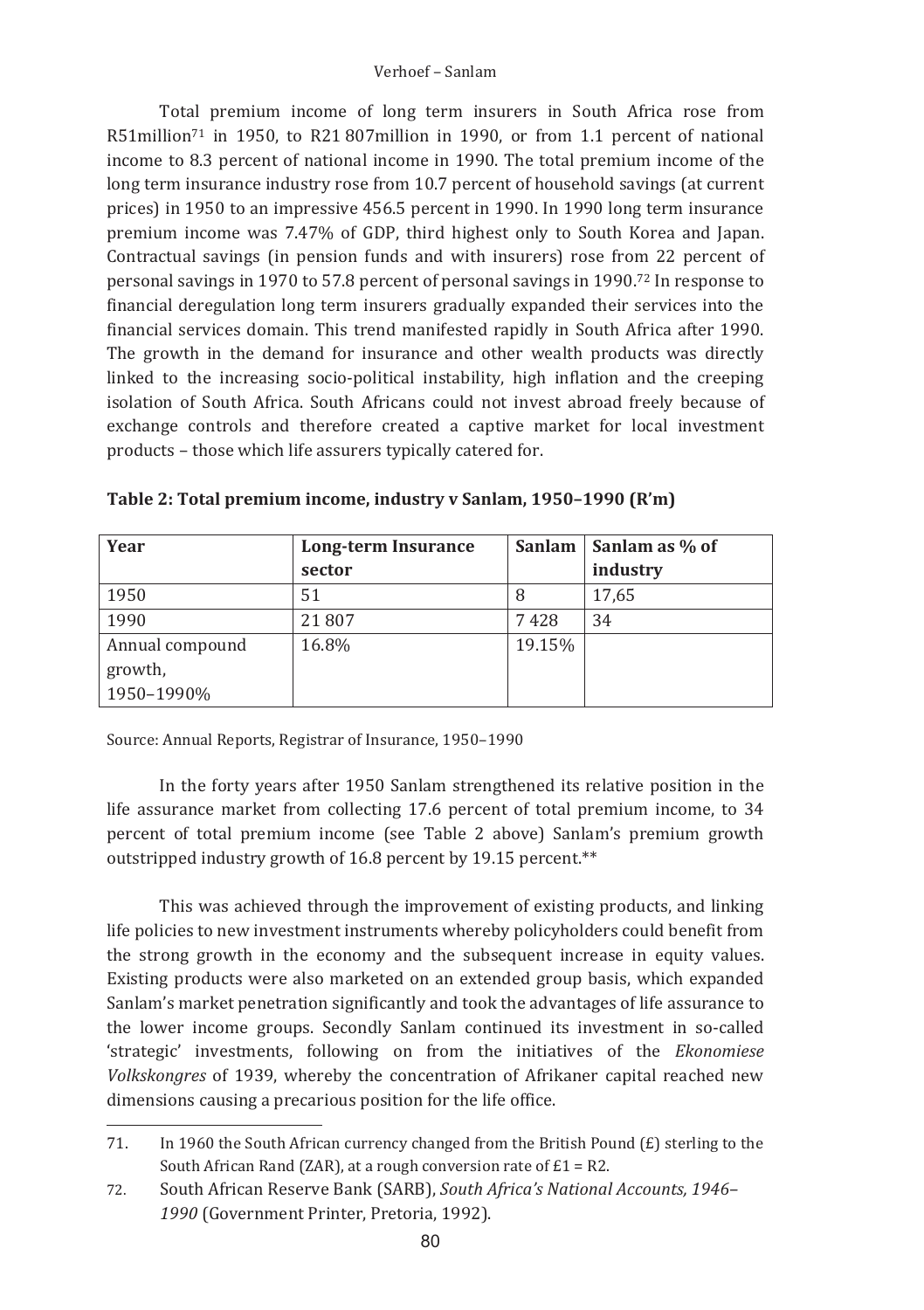# **Product innovation**

In the robust competitive environment of the post-war period Sanlam developed new group life insurance schemes for a variety of occupational entities. A total of 16 group life schemes<sup>73</sup> were established since 1954.<sup>74</sup> In 1959 Sanlam introduced the first retirement annuity policy in South Africa.<sup>75</sup> This signifies two important trends in society: higher levels of income and a growing investment orientation among policy holders, since retirement annuities were principally investment products. Sanlam identified an opportunity to take advantage of the strong growth in the economy (real national income rose by 8.7 percent per annum between 1948 and 1961), the postwar demand for retirement provision and the improved standard of living of the South African population, including Afrikaners.<sup>76</sup>

When the Minister of Finance finally announced a tax concession in June 1960 (to a maximum of £300) to self-employed persons for contributions towards their own 'pension schemes', Sanlam established a general retirement annuity fund open to all qualifying applicants. This allowed them to market the new general fund to a much wider client base on the back of the new tax concession. Sanlam used this product to target what it came to refer to as the 'senior market', i.e. the high income market. This target market was professional people, self-employed people and any person desiring to add retirement provision to existing pension provisions. It also included persons belonging to provident funds, to which the tax concession was not extended.<sup>77</sup> As underwriter to the PPS Provident fund for professional persons, Sanlam had them in mind

Sanlam anxiously wanted to protect the advantage it had secured in the annuity market. Therefore a special arrangement was made with the Post Master General for a business reply service to be granted to Sanlam immediately after the

<sup>73.</sup> SA, 1/2/1/3/3/, Vol. 30, Group Insurance; Rate Books, 1954, 1967 and 1974.

<sup>74.</sup> SA, Hospital Employees, 1 October 1958; Prison Services Employees, 1 December 1958: Municipal Employees, 1 June 1959: Teachers, 1 May 1954: Post Office Employees under trusteeship of the ATKV, 1 September 1958; Salaried Staff of the South African Railways & Harbours (SAR&H), 1 February 1959; SAR&H Employees' Union, 1 March 1959; SAR Police Staff Association, 1 November 1958; SAR&H. Running and Operational Staff Association, 1 April 1959; Public Servants' Association, 1 July 1958; ISCOR, 1 July 1959; Iron, Steel Allied Industries Union, 1 September 1959; South African Police, 1 December 1958; Professional Provident Society (PPS), 1 November 1958; South African Army Scheme Fund, 1 June 1957; South African Air Force Fund, 1 July 1958; South African Navy Fund Scheme, 1 May 1958.

<sup>75.</sup> Sanlam Product List, August 2013.

<sup>76.</sup> Sadie estimated that by the early 1960s Afrikaners' personal income as a ratio of that of English-speaking South Africans had risen from 47.6: 100 in 1946, to 64.6: 100 in 1960 and 69.9: 100 in 1970. See *I.L.* Sadie. "The Fall and Rise of the Afrikaner in the South Africa Economy", Stellenbosch Annale, 2002/1, p 56.

<sup>77.</sup> SA, 1/2/1/6, Senior Market Development, 12 June 1960.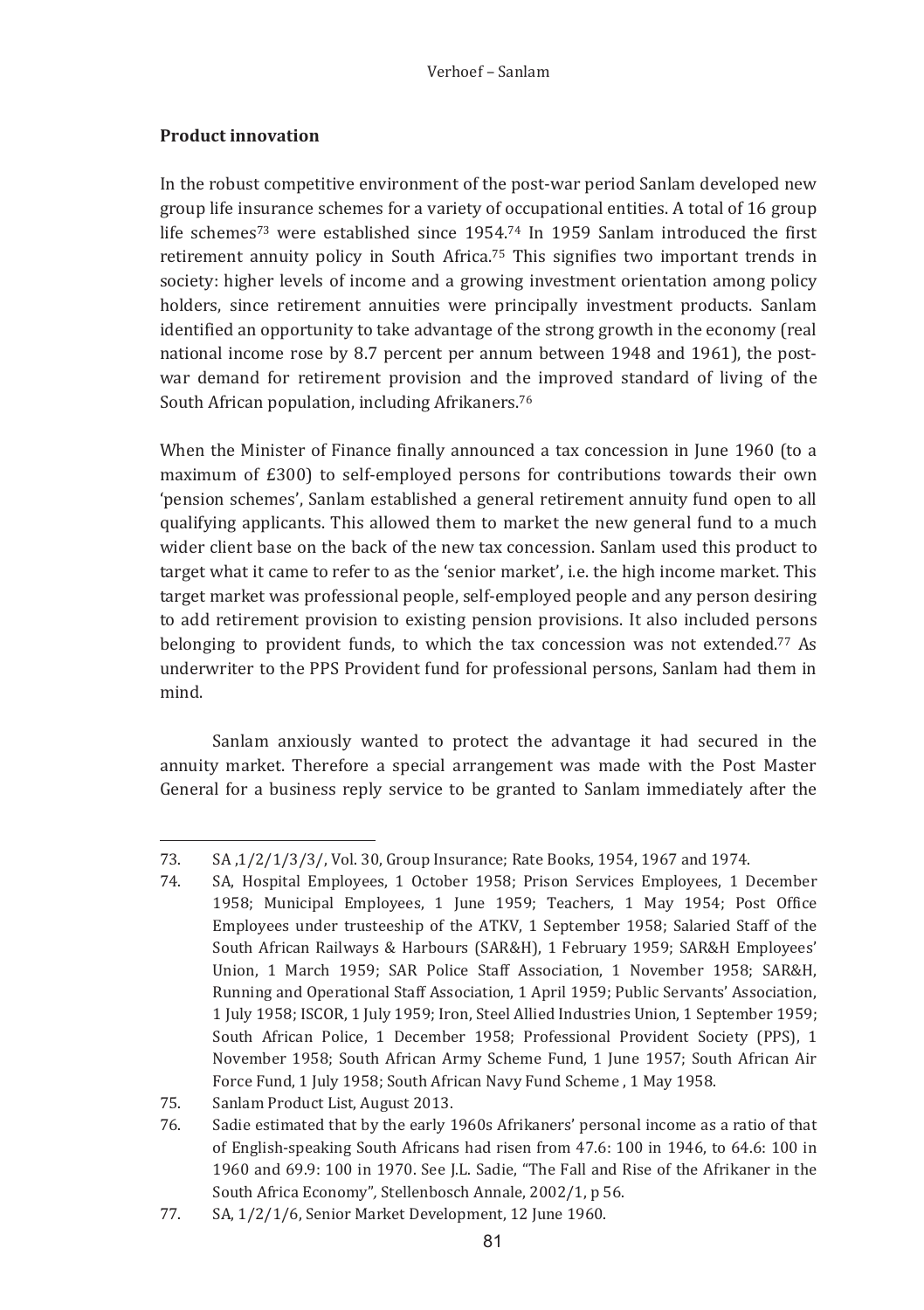Minister's tax rebate announcement.<sup>78</sup> Sanlam prepared and mailed large numbers of letters informing its existing policyholders of the new tax rebate and invited them to take up retirement annuities with Sanlam. This need to capitalise on its advantage, led to the Head Office's requesting that all leave be cancelled for the period immediately following the Minister's announcement.<sup>79</sup> The leadership of Sanlam in retirement annuities was acknowledged when Sanlam was appointed the underwriter of the National Central Annuity Fund (CAF).<sup>80</sup> Sanlam soon added additional investment options to its retirement annuities, such as investments in unit trusts, the new investment vehicle of the mid-1960s.<sup>81</sup>

The ordinary life, endowment and annuity products remained operational in a very competitive life market. The only strategy to gain market share for Sanlam was to think radically new. New products were developed by the actuarial department, where Sanlam employed many of the bright young minds the company had supported with bursaries to study towards actuarial science and statistics.<sup>82</sup> The first was the introduction of 'with profit' policies, or policies sharing in the profits of Sanlam's investments in 1962, but these were overhauled entirely by 1969. An entire new range of policies were introduced. These were the 100-Plus policy range, introduced 20 May 1969. The 100-Plus policies included whole life policies, endowment policies, savings plan policies and children's assurance.<sup>83</sup> This series offered an investment opportunity by investing the whole premium in a dedicated high return investment, thus creating a personal and therefore unique investment fund, administered by Sanlam. These policies ensured long-term returns. A portion of the 100-Plus fund was invested in Government securities, prescribed investments and in cash deposits. This combination changed as interest rate fluctuations determined the choice of alternative investment products.<sup>84</sup>

The strong growth in the South African economy during the 1960s and 1970s stimulated the appetite for rewarding equity investments. Greater flexibility in wealth product choices became increasingly popular as security in the country deteriorated

<sup>78.</sup> Sanlam was not favoured above any other life assurer in this arrangement made with the postmaster general. Sanlam was simply the only innovative life office, who had pioneered the introduction of RAs and requested such a service. Had any other application been received, the same service would probably have been extended.

<sup>79.</sup> SA, 1/2/1/6, Letter J.A. Vorster - Field Staff, 6 May 1960.

SA, 1/2/1/3/4, Special Tariffs, 9 May 1967. Sanlam was again not favoured by being  $80<sup>°</sup>$ appointed underwriter to the NCAF. Applications were made to the state and the best was selected. Sanlam was after all, the leader in the industry.

<sup>81.</sup> SA, 1/2/1/3/4, Special Tariffs: Memorandum, 22 August 1967.

<sup>82.</sup> SA, B23, Memorandum to Sanlam Board, Bursaries to students in mathematics, 25 October 1955; Memorandum to Sanlam Board, 17 August 1962, Bursaries to matriculates. M.H. Daling, later the CEO of Sanlam, was a recipient of a Sanlam bursary and qualified as an actuary from the University of Pretoria. So was D.K. Smith, later CEO of Sanlam and current chairperson of the Board of Sanlam.

<sup>83.</sup> SA, 1/2/1, Product Development A/101, August 1970.

<sup>84.</sup> SA, 1/2/1/2/1, Product Development, Notice of 17 November 1970; Cape Times, 25 **Iuly 1968.**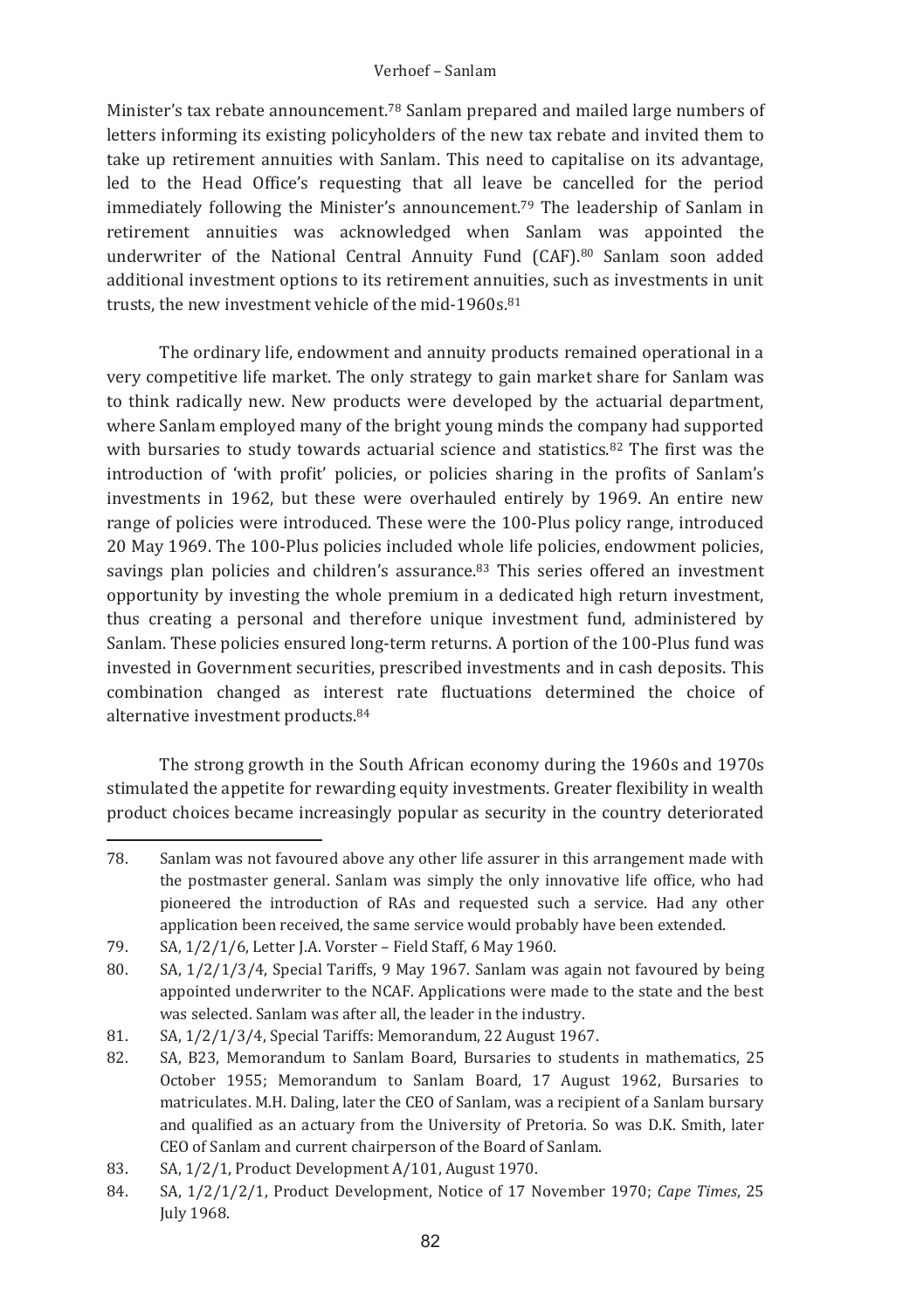following the Soweto uprising in 1976 and the subsequent political instability leading to the state of emergency in 1985 and 1986. <sup>85</sup> Insurance, in a variety of forms. offered society a means to mitigate the risks involved in the domestic conditions. The benefit of new investment products to policyholders was that the return earned on the fund investments, were tax free in the case of retirement annuities. Other investors paid tax on investment income, but the retirement funds remained under the control of the life assurer. This Sanlam investment innovation linked the benefits of ordinary life policies to full and immediate participation in the exceptional growth of the assets in which the premium was invested. Policies could be converted to any conventional policy at the request of the policyholder, the proceeds could be received in regular pension pay-outs, or policyholders could request regular withdrawals which in effect meant that a part of the policy was surrendered and the cover would be reduced accordingly.<sup>86</sup> The innovation of the 100-Plus series was in the potentially higher investment returns, which could result in higher maturity values. Past policies had a fixed maturity value, but the 100-Plus policies linked a policyholder's unique profile to investments, while the reversionary bonus policies' maturity value depended on the bonus declared. The 100-Plus series introduced flexibility in life insurance, which Sanlam marketed as its endorsement of the mutual character of the company - that all policyholders should share in the benefits of the abilities of management to enhance policyholder value. Sanlam's policyholders benefited directly from the company's investment management capabilities and showed the sensitivity of the company to the needs of policy holders.

Longevity means success. The 100-Plus policy series remained in force until the mid-1980s when Sanlam revolutionised the life assurance market again with yet another innovative product.87 In August 1985 Sanlam introduced the "One Policy". The One Policy was a universal policy, versatile and adaptable to the needs of the middle and high income market. Sanlam was the first South African company to introduce policy flexibility. Sanlam had recognised the upward mobility of its policyholder base. The time was ripe to offer investment products aimed at the middle to high income market segment. The domestic volatility made people to seek flexibility in wealth provision and investments. The One Policy offered a policy structure responsive to a wide range of needs a policyholder could desire to have addressed in life assurance. Other life offices soon had similar universal policies, but Sanlam added a unique element in its offer to its existing policyholders: they could convert from any existing policy into the One Policy. The combination between life cover and investments could be adjusted as often as the policyholder desired and no maturity date was mandatory upon signing the policy contract. Policyholders could also adjust life and disability cover at any time and for any term.<sup>88</sup> The One Policy was also referred to as the 'One Door Opener', because of the product flexibility and the

 $85$ Lipton, Capitalism and Apartheid, pp 344-47; 377-378.

<sup>86.</sup> SA, 1/2/1. Product Development A/102. Rate Book. August 1970.

<sup>87.</sup> SA, Product List, August 2013. Although a similar concept was marketed in the USA, Sanlam developed the first actual life product in South Africa.

<sup>88.</sup> SA, 1/2/1, Product Development: One Policy, 30 September 1984.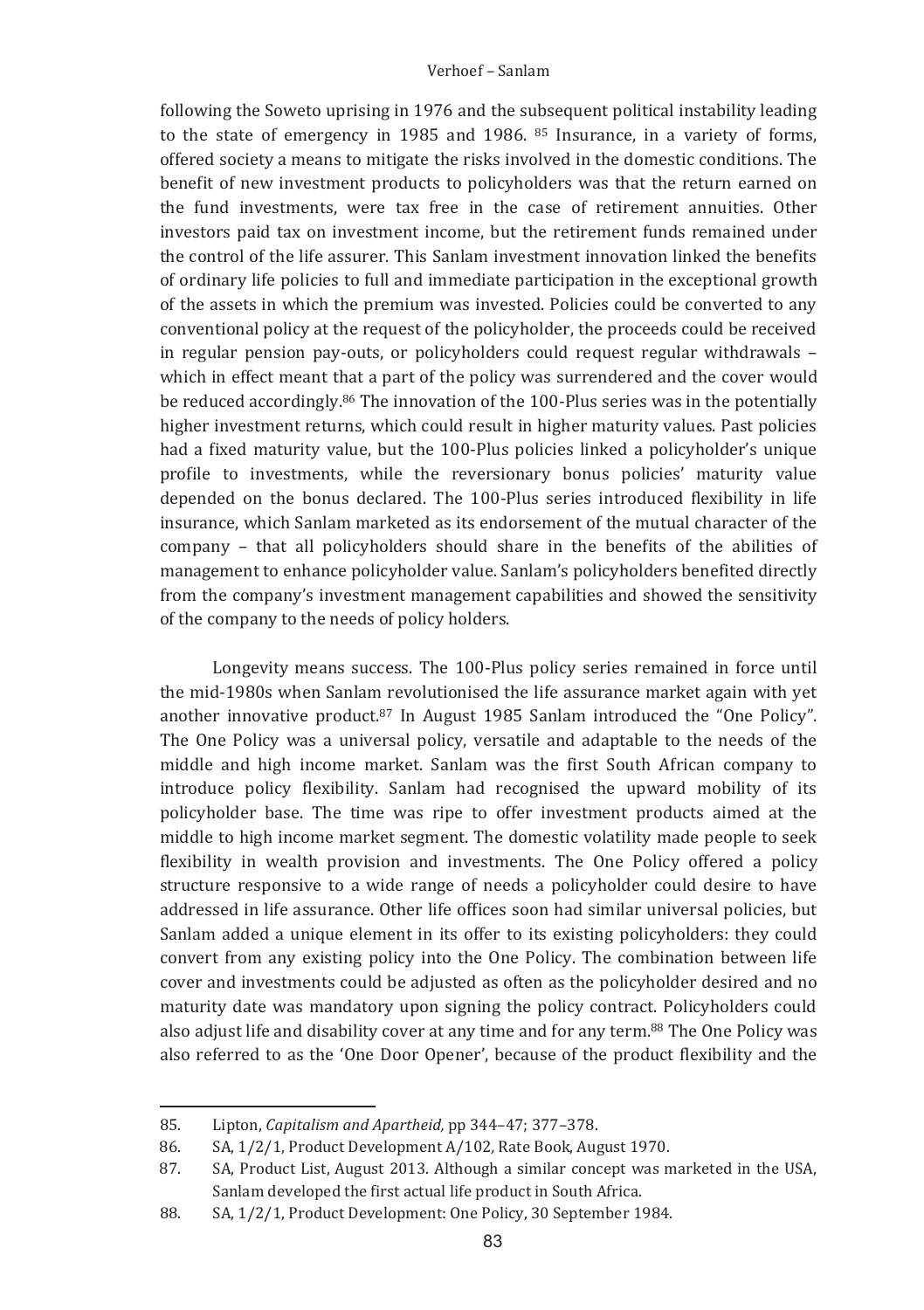multiple payment options offered.<sup>89</sup> Sanlam opened the door to an optimal client needs' response and in 1986 already added an option for a planned short-term maturity term policy by introducing the 'Planned Premium Term' option in the One Policy.90

The media admitted that Sanlam had caused a massive awakening in the life assurance market in South Africa – more than 2000 One Policies were sold within two weeks and by the end of April 1987 a total of 184 000 One Policies were on the Sanlam books. The significance of this development for history is the responsiveness of business to the changes in the country and subsequent needs of the people. The other life offices were swift to respond to the challenge. By 1987 Sanlam admitted that its advantage had largely been eroded.<sup>91</sup> Other life offices offered superior trauma and contingency cover in the policies competing with the One Policy. Especially SA Mutual undercut Sanlam in terms of minimum entry premiums, maximum cover and better cash values in their competing product 'Flexi Life'.92 In the life market this resulted in an outright tariff war - the short term benefit to Sanlam was that the company pioneered the single comprehensive life product phenomenon, but as soon as competition caught up with the innovation, the playing field was  $b$ allayal

The success of Sanlam with the One Policy was remarkable given the dire context of international economics in the mid-1980s. $93$ On home turf growing disinvestment, the calling of a state of emergency in 1985/86 and the 1986 American banks' refusal of a roll over for South African debt amounting to US\$13.6<sup>94</sup> led to fears of a currency crisis and forced the South African Government to declared a debt standstill in August 1986.95The financial services sector remained relatively strong and South Africa followed international financial deregulation trends leading to massive domestic market consolidation and a concentration of banks and financial services institutions.<sup>96</sup>Socio-political stability only started to consolidate after the country's first democratic elections in 1994.

94. Financial Times, 26 November 2009.

<sup>89.</sup> SA, F22/11/85, Sanlammer, 53, 46 (1984), p 1.

<sup>90.</sup> SA, 1/2/11/2, News Flash, Marketing Actuary, 20 March 1986. This allowed the policyholder an endowment option for a fixed term, minimum ten years, maximum the shorter of 30 years and the termination of the policy before the age of 75.

<sup>91.</sup> SA, 1/2/1, Product Development, C.J. v R. Memorandum, 12 June 1987.

<sup>92.</sup> SA, 1/2/1. Product Development, C.I. v R. Memorandum, 12 June 19 87; Appendix 6.

<sup>93.</sup> Economic growth in industrial countries dropped to around 3%; inflation hovered around 16%; real growth went down to 3.2%; and personal savings dropped below 3% of GDP. The average rate of growth of long-term insurance total premium income dropped to 19% compared to an average rate of growth of total premium income of 24% the previous five years. See SA, 7/5/2, LOA, Annual Report, 1985, p 1.

<sup>95.</sup> SA, Government Press Release, 15 August 2001.

Singleton and Verhoef, "Regulation, Deregulation and Internationalisation", pp 536– 96. 563; G. Verhoef, "Concentration and Competition: The changing Landscape of the Banking Sector in South Africa, 1970-2007", in The South African Journal of Economic History, 24, 2 (2009), pp 157-197.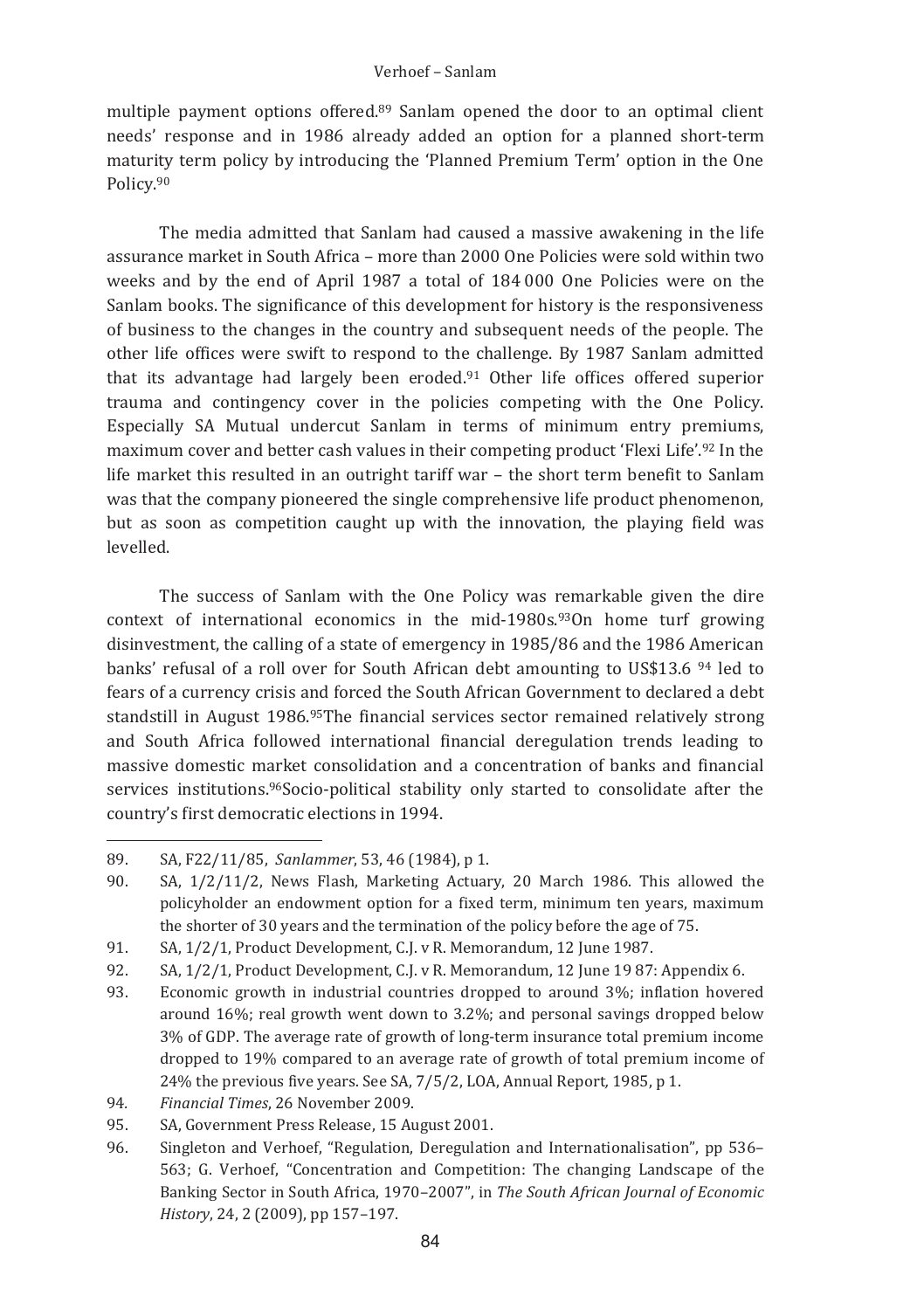The growth in Sanlam's premium income was strong after the introduction of industry revolutionising products. Sanlam's premium income rose from R32 million in 1962 to R255 million after the introduction of the 100-Plus policies. Then the One Policy catapulted Sanlam's premium income to R3 527 million by 1987 and R12 966 million just before demutualisation in 1997.97 The movement of investment income followed in tandem with premium income, because Sanlam linked life policies increasingly to investment products. That was the Sanlam strategy - to grow its market share from its mutual life assurance basis. This development is also reflected in the distribution of Sanlam's assets. When comparing the distribution of Sanlam's assets during the 1960s to that of the late 1990s, it can be seen that the asset base shifted from fixed property to equity as market returns justified a larger exposure to shares

In the early 1960s Sanlam's assets comprised of 14 % in fixed property, 22 % in ordinary equity, 13  $\%$  debentures, 22  $\%$  in public sector securities, 20  $\%$  in policy loans and 9 % in cash and other assets. The volatility in domestic conditions was reflected in the new asset distribution structure by the late 1990s. Sanlam's assets were for 6 % in fixed and other operating assets, 9 % in fixed property, 12 % in interest bearing assets,  $9\%$  in public sector securities and 54 % in equity. Thereby Sanlam mirrored the broad characteristics of the South African economy and facilitated the transfer of the benefits of its successful assessment of the changes, to its policy holders.

## **Empowerment of Afrikaners**

Innovation in the life assurance market slowed down towards the late 1990s as the investment demand shifted to new wealth products. Life assurers consolidated their position. They focused on improved profitability by reducing costs and managing new generation investment portfolios optimally. Sanlam's continued investments in sectors of the economy where Afrikaners had been poorly represented, was an empowerment strategy, but simultaneously also a strategy to develop its own market. Demand for life assurance and related investment products was stimulated as the general standard of living of South Africans' improved. Sanlam had developed an exceptionally large portfolio of so-called 'strategic investments'. These were investments linked to the economic empowerment of Afrikaners. The acquisition started in 1942 with the establishment of FVB. In the period between 1950 and 1990 Sanlam built-up a portfolio of shares in the new Afrikaner-managed mining house Federale Mynboumaatskappy, (Fedmyn) established in 1953. Fedmyn expanded operations organically from the ownership of two small coal mines to the acquisition of shares in small gold mining companies, to buying General Mining Ltd from the Anglo American Corporation in 1963. The success of General Mining led in 1974 to Fedmyn conducting a hostile bid for Union Corporation, the UK listed gold mining company. After the acquisition of Union Corporation, the name of the merged

<sup>97.</sup> SA. Sanlam Annual Reports, 1962-1998.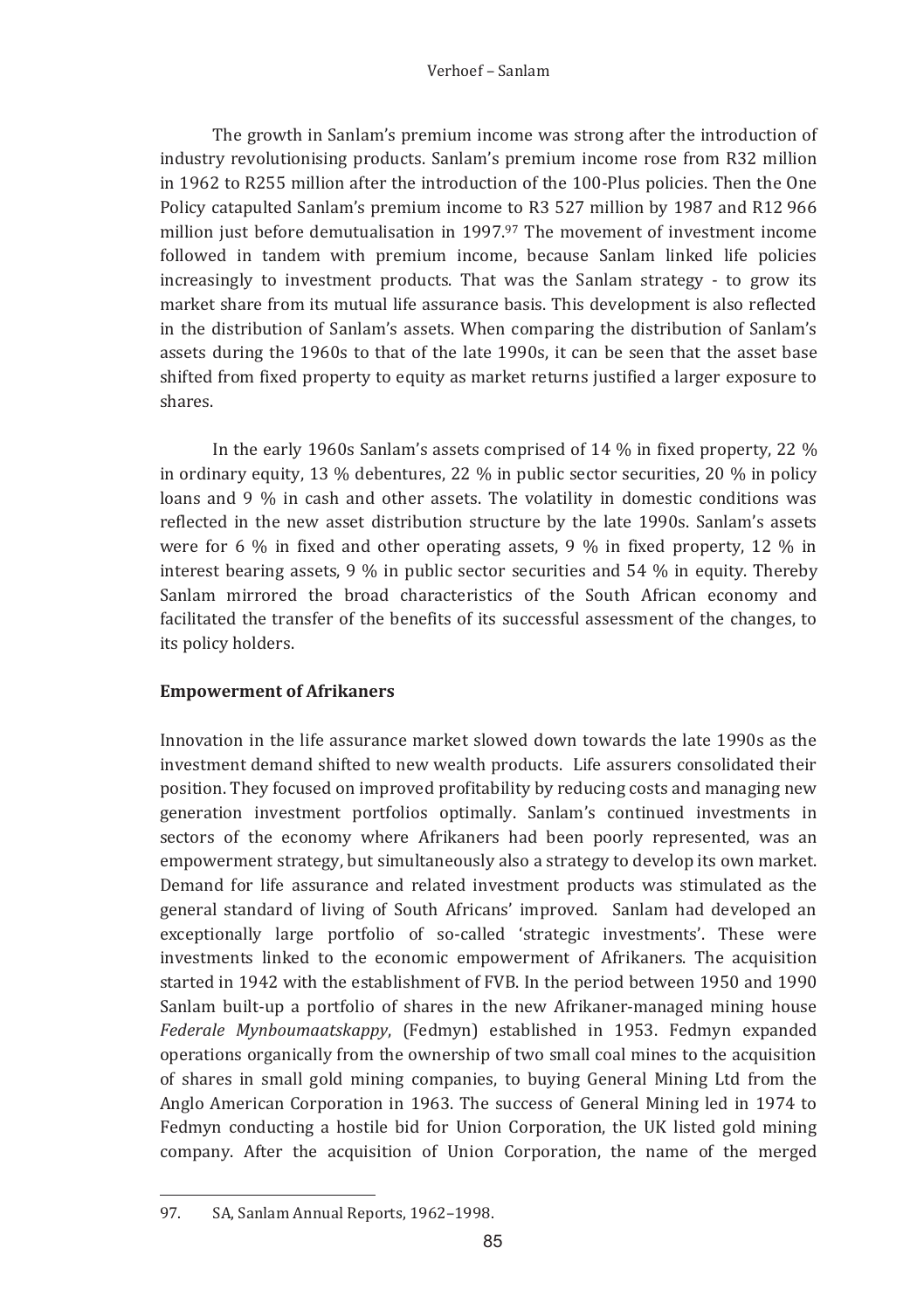operating company was changed to Gencor, the second largest gold mining company in South Africa.

Gencor inherited many industrial concerns from the Fedmyn investment portfolio, and by the early 1990s Gencor was no longer a focused mining concern. The expansion of industrial acquisitions by FVB also resulted in some underperforming companies, which impacted negatively on Sanlam's investment returns. Sanlam had also invested in the establishment of Trust Bank in 1956, a general bank targeting small to medium size credit to entrepreneurs and households. Trust Bank evolved into the bank in a larger banking group under the holding company Bankorp, housing a building society, a merchant bank, hire purchase and leasing banks, etc. Bankorp ran into liquidity problems towards the late 1980s and the CEO of Sanlam, Dr F J du Plessis personally took over the executive management of the bank.

The size of these non-core investments and the underperforming nature of many of the underlying concerns resulted in a Sanlam decision in 1985 to establish an investment company, Sanlam Beleggingskorporasie (Sankorp) to which those assets were transferred. The clear message was to return those investments to profitability, to restore focus and rationalise Sanlam's shareholding in the different sectors of the economy. In these turbulent economic times Sanlam could not afford weak performance of its investment portfolio. Industrial, mining, financial services, building and construction, transport and hospitality services were all part of this diversified investment portfolio. Sanlam was a life office and lacked the capacity to manage such diverse sectors efficiently.

When Sanlam kept adding companies to its portfolio in flat investment markets in 1983 and 1984. Fred du Plessis and Marinus Daling (then investment chief of Sanlam) took scathing criticism. Sanlam was criticized for merely wanting to control and dissipating policyholders' funds into a web of empire-building. The asset base of Sanlam was R1 billion in 1975, but mushroomed to R6 billion in 1984, growing annually by the size of its assets in 1975. Sankorp appointed business strategists, mangers with a proven track-record in the different sectors to effect strategic rationalisation.<sup>98</sup>

Sanlam's exposure to the different sectors in the South African economy by the mid-1980s was simply over-extending the typical portfolio investments of life assurance companies. In the mining sector Sanlam had investments to the total of R532 million; in financial services such as banks and other insurance companies it was R226 million; in the transport sector it was R79 million; R73 million in the electronics industry; R17 million in engineering; 194 million in industrial holdings conglomerates and another R47 million in retail. 99 The massive restructuring of the different diversified industrial, mining and financial conglomerates under the control of Sankorp improved performance in focused conglomerates - in construction,

<sup>98</sup> "Investing in Security". Financial Mail. 30 November 1990, p 23: Verhoef. "Savings for Life", pp 118-163.

SA, 5/2/1, Minutes of Sanlam Board. 24 November 1984. 99.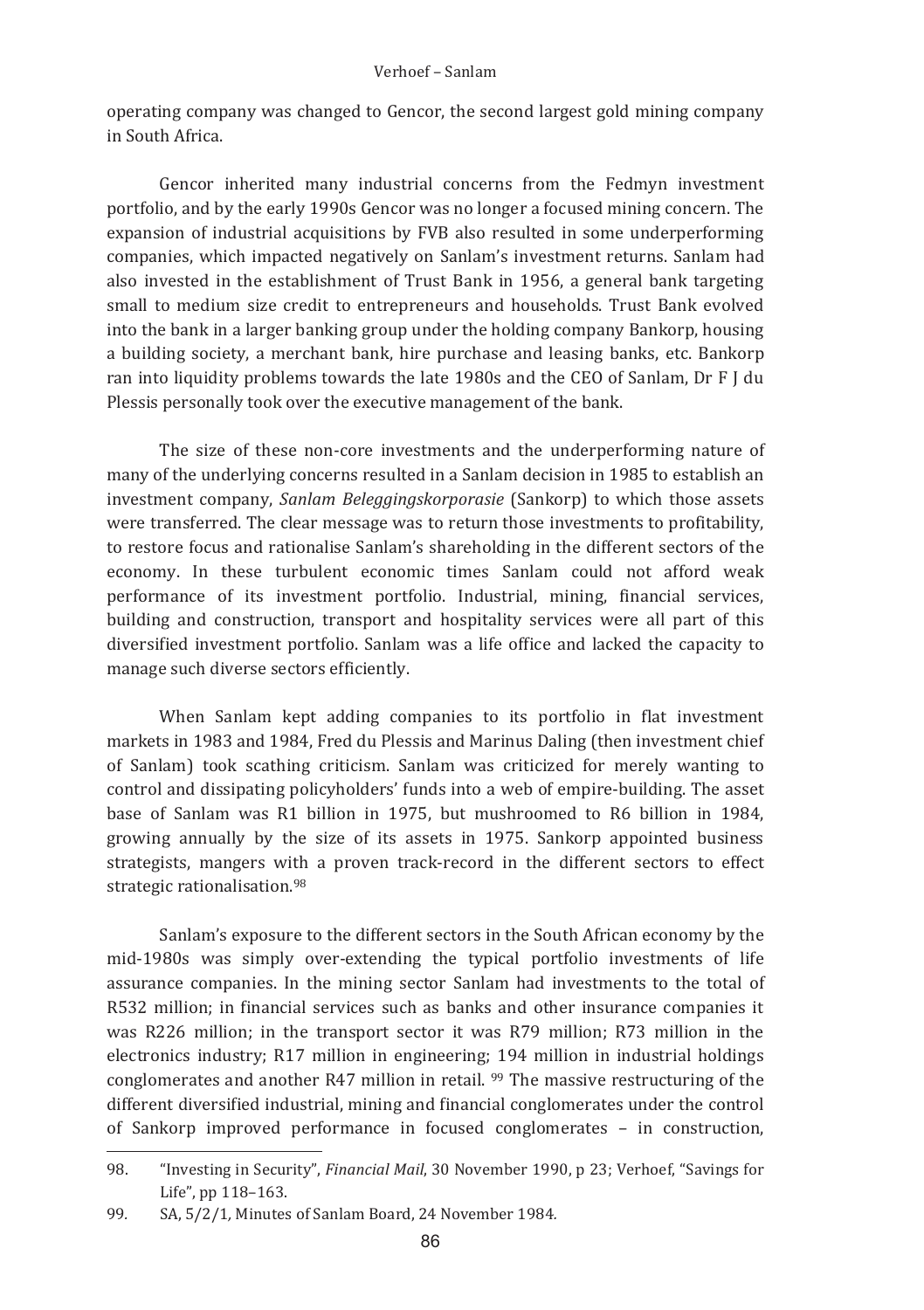mining, industry, financial services and electronics. Sankorp was the driving force behind the first conglomerate unbundling exercise in South Africa – that of Gencor in 1993.<sup>Iou</sup> Massive value was unlocked by building down of holding company structures affecting non-core mining interests, which eventually allowed Gencor to focus on mining. Before unbundling Gencor shares traded at a 21 percent discount on the Johannesburg Securities Exchange.<sup>101</sup> The unbundling exercise unlocked R2.5 billion for Gencor and the holding company Sanlam.<sup>102</sup> The unbundling of Gencor was only one of such corporate unbundling exercises Sankorp – also Murray and Roberts, the construction conglomerate and Malbak the industrial holding conglomerate. By the end of 1996 Sankorp transferred the much smaller, streamlined investment portfolio back to Sanlam, insuring investment manoeuvrability and a chance of becoming a major player in the financial services arena.<sup>103</sup>

Saniam's exposure to industrial investments was the result of its goal of facilitating the growth of the South African economy by investing in domestic enterprises and thereby also empowering Afrikaners to acquire a meaningful share in the economy of their own country. Part of Sanlam's extensive non-core investments was off course also explained by international isolation since the 1970s and exchange control. This is significant for the study of South African business simply because of the sheer size of the Sanlam Empire and the impact it had on competition in the domestic market. Not all investments Sanlam had made were sound, but did contribute to the rise in the contribution of Afrikaner-controlled enterprises to the private sector economy as follows:

|                                 | 1948/9 | 1975 |
|---------------------------------|--------|------|
| Agriculture                     | 85     | 82   |
| Mining                          | 1      | 18   |
| Manufacturing & construction    | 6      | 15   |
| Commerce                        | 25     | 16   |
| Transportation                  | 9      | 15   |
| Liquor & Catering               | 20     | 35   |
| Professions                     | 16     | 38   |
| Finance                         | 5      | 25   |
| Miscellaneous                   | 27     | 45   |
| Aggregate                       | 24,5   | 27,5 |
| Aggregate excluding agriculture | 9,6    | 20.8 |

Table 3: The contribution to the private sector economy by Afrikanercontrolled enterprises  $(\% )$ 

Source: J.L. Sadie, "The Fall and Rise of the Afrikaner in the South African Economy", Stellenbosch Annale, 2002/1, p 28.

<sup>100.</sup> Verhoef, "Savings for Life", pp 118-163.<br>101. SA. Sankorn, Board Meeting, 10 June 199

<sup>101.</sup> SA, Sankorp, Board Meeting, 10 June 1992.

<sup>102.</sup> SA, Sankorp, Board Meeting, 13 April 1994.

<sup>103. –</sup> SA, Sanlam Board, Minutes, 8 April 1995; Sankorp, Board Meeting, 26 June 1996.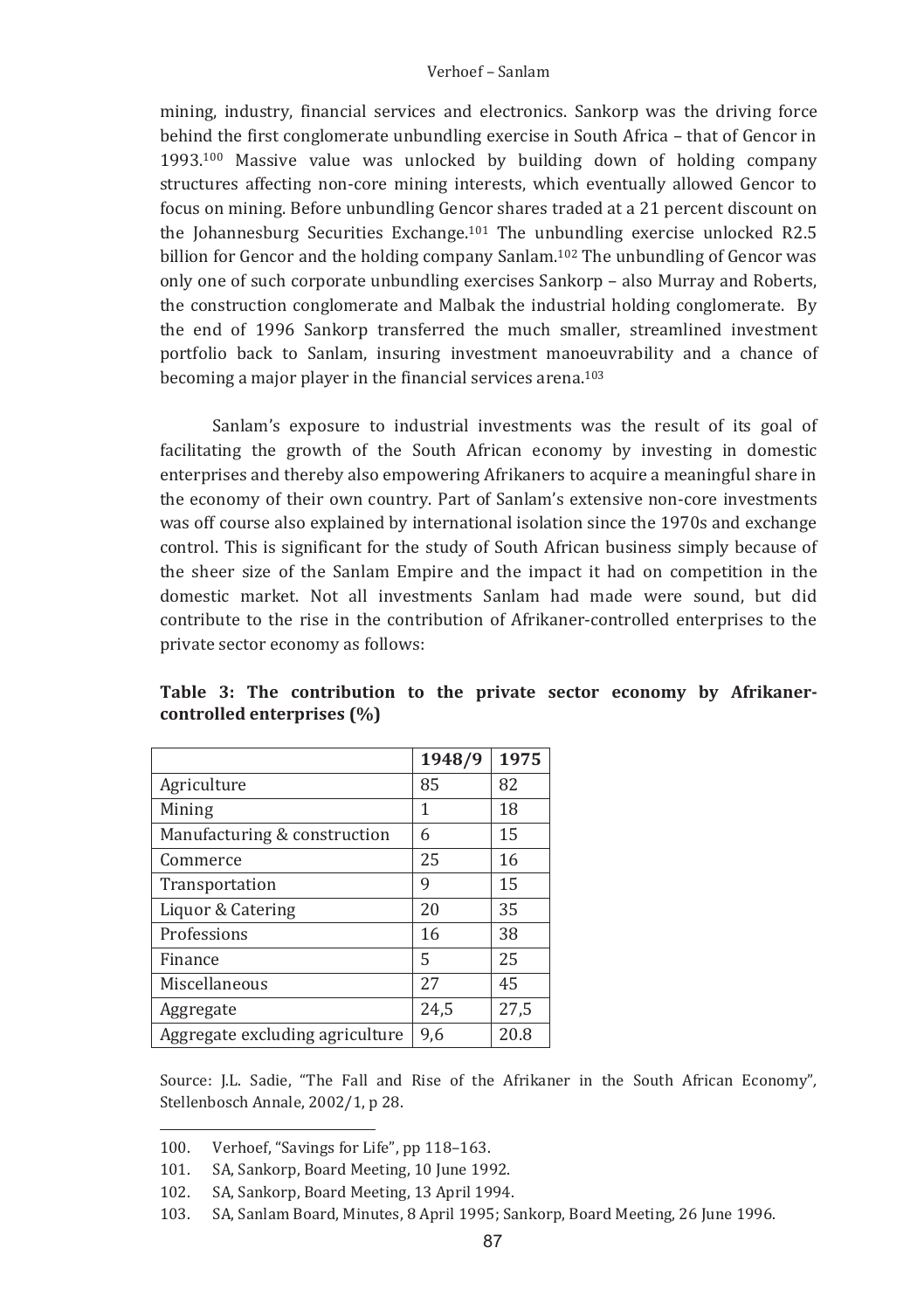The empowerment achievement reflected in Table 3 cannot only be ascribed to Sanlam, but also to Sanlam's investment facilitated opportunity to entrepreneurial aspirations that afforded Afrikaners equity participation in sectors of the South African economy from which they had been marginalised. Indirectly Sanlam had developed a market for its policies by actively contributing to the development of a truly national South African economy by empowering those outside the mainstream economy. In 1921, more than 90 percent of Sanlam policyholders were Afrikaans speaking and English speakers comprised less than 10 percent, but by the early 1990s the English-speaking policyholder base had grown to about 40 percent of Sanlam's policyholders.<sup>104</sup> Sanlam was establishing itself as a truly national South African company - Sanlam's policyholder profile changed from predominantly white (only 5% African policy holders between 1922 and 1943) to just more than 33% African policyholders by the early 1990s.<sup>105</sup> Sanlam was gradually growing its market share by its focus on the development of the local South African economy in the interest of its changing policy-holder profile.

This change in its policyholder profile was not unique to Sanlam - similar trends manifested at the other life offices, but Sanlam succeeded in doubling its market share between 1950 and 1990. The entire South African society was transforming, but Sanlam took the initiative in two respects, which strengthened its market penetration. The first initiative was with life assurance for HIV positive persons. The second was the conclusion of the first Black Economic Empowerment transaction in South Africa

## **HIV/Aids life cover**

While restructuring the Sanlam strategic investments. Sankorp carefully researched the changing socio-economic conditions in South Africa and advised Sanlam on ways to address such changes.<sup>106</sup> The insidious growth of HIV/Aids among South Africans encouraged Sanlam to engage through social responsibility initiatives with organisations attempting to combat the virus infection.<sup>107</sup> Sanlam was the first life assurer in 1988 to address the issue of cover to persons living with HIV/Aids. Sanlam included an Aids exclusion clause only on their life policies.<sup>108</sup> On the ordinary applications to Sanlam for life cover, screening procedures were introduced to identify the HIV/Aids status of the applicant. For policies without life cover, or life policies with cover less than or equal to the minimum cover, for investment policies or children's polices or policies that form part of an investment plan, no HIV/Aids

<sup>104.</sup> SA, 5/2, J.V., Sanlam Annual Report, 2004, pp 22-23.

<sup>105.</sup> Finance Week, 10-16 June 1993, p 28; Halleen, From Life Insurance, pp 119-124.

<sup>106.</sup> SA, Sankorp, Confidential Memoranda, 13 June 1986 and 14 July 1987.

 $107.$ SA, Sanlam Life Board Minutes, 10 January 1989.

The aim was to send out a message to existing policyholders that Sanlam was 108. protecting their interests, but did not institute exclusion clauses for any investment product, or children's policies, or on polices with cover of less than or equal to eight times the first year's premium.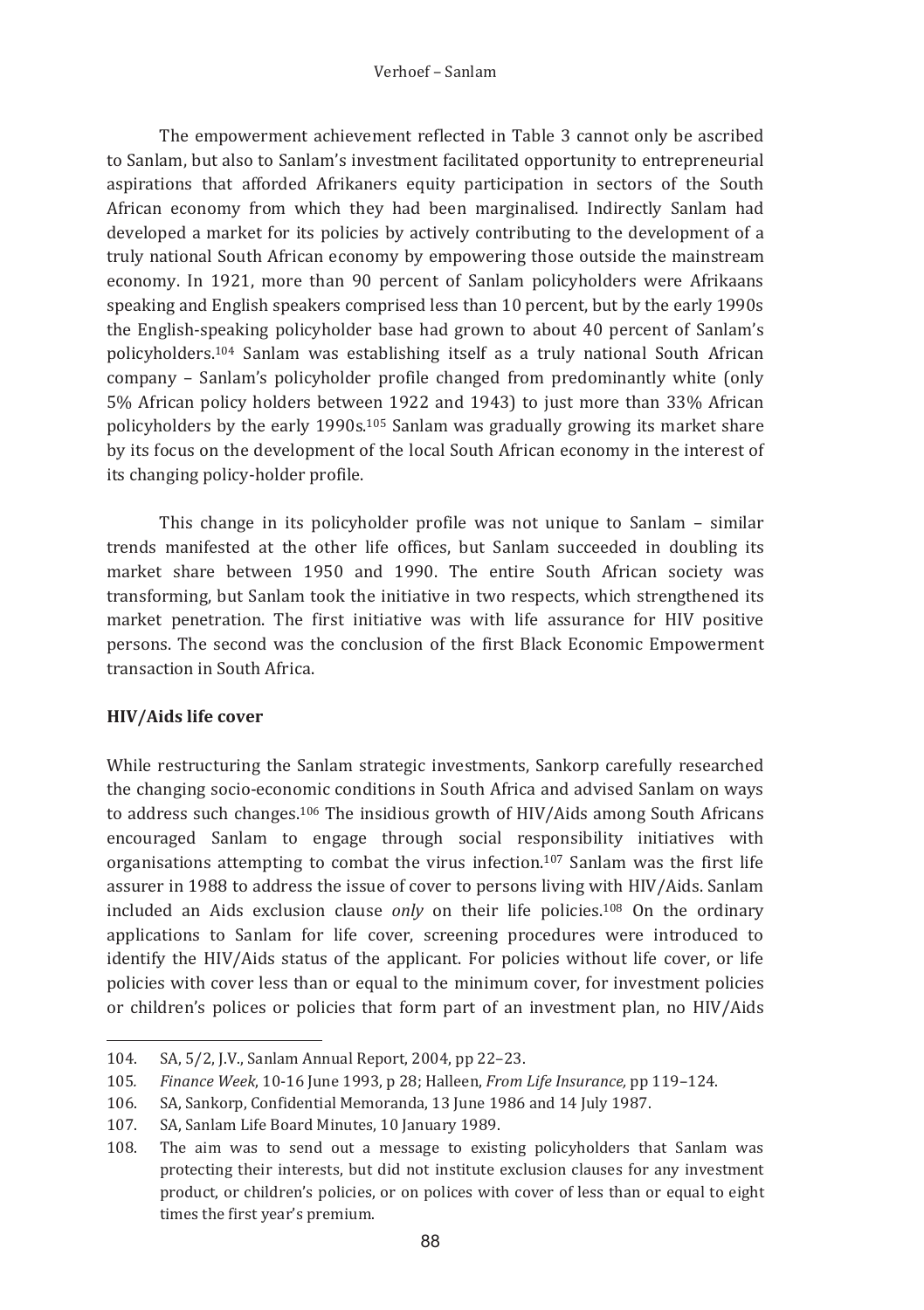disclosures were required.<sup>109</sup> If relevant, HIV/Aids cover was calculated on age and blood count levels.<sup>110</sup> Company policy was that identification of the prevalence of  $HIV/Aids$  within two vears of the inception of a life policy would result in the expiry of the life cover. Should HIV/Aids infection be diagnosed more than two years after the inception of a policy, benefits would be paid for a restricted period.<sup>111</sup> They also established a HIV/Aids standing committee to assist with education programmes and collaborated with the Actuarial Society's Aids Committee on issues such as genetic and HIV testing.<sup>112</sup> Sanlam took the first step towards benefits for persons living with HIV/Aids and the other life offices followed suit.

## **Sanlam and Black Economic Empowerment**

Business in South Africa was concerned about the future stability of the political and economic wellbeing of the country and from within Sanlam came the suggestion that Sanlam should acknowledge the aspirations of black people to share in the ownership of the mainstream of the economy.<sup>113</sup> After direct and wide consultation with black leaders, Sankorp concluded the first Black Economic Empowerment (BEE) transaction in 1993 in South Africa. Sanlam sold a portion of its controlling interest in its blue chip subsidiary Metropolitan Life to a new company, Corporate Africa, owned by black leaders. A holding company of Metlife, Methold, was formed jointly with Sankorp and issued shares in Methold  $-$  shares were only available to black buyers. Strict conditions were set for acquisition to prevent undue concentration of shareholding in order to empower as many black people as possible.<sup>114</sup> Sanlam/ Sankorp sold 20 percent of its remaining interest in Metlife to Methold.<sup>115</sup> The transaction was finally concluded in August 1994 and the name of the holding company, Methold, was changed to New Africa Investments Limited (NAIL). By the early 1990s NAIL was the largest black owned company listed on the Johannesburg Securities Exchange.<sup>116</sup>

Similar BEE transactions followed in South Africa, also by other insurance companies. Sanlam, via Sankorp was the first to do so and thereby strengthened its image as a South African company committed to the empowerment of the people of South Africa – first marginalised Afrikaners and later black South Africans.

<sup>109.</sup> SA,  $1/2/1/1/2$ , Marketing Memorandum, 90 MCT/cb, 29 March 1989.<br>110. SA,  $1/2/1$ . Product Development Memorandum, 20 October 1994.

SA, 1/2/1, Product Development Memorandum, 20 October 1994.

<sup>111.</sup> SA, 1/2/1, Product List, 20 January 1997.<br>112. SA, 7/5/1, LOA Minutes, 10 February, 199

<sup>112.</sup> SA, 7/5/1, LOA Minutes, 10 February, 1995.<br>113. SA, Sankorn, Board Minutes, 5 May 1987.

SA, Sankorp, Board Minutes, 5 May 1987; Sankorp, Confidential Memorandum, 18 August 1987.

<sup>114.</sup> SA, Sankorp, Board Minutes, 14 April 1993, 11 July 1993 and 9 February 1994. 

<sup>115.</sup> SA, Sankorp, Management Minutes, 1 June 1994.<br>116. SA, Sankorn, Management Minutes, 3 August 199

SA, Sankorp, Management Minutes, 3 August 1994 and 7 September 1994.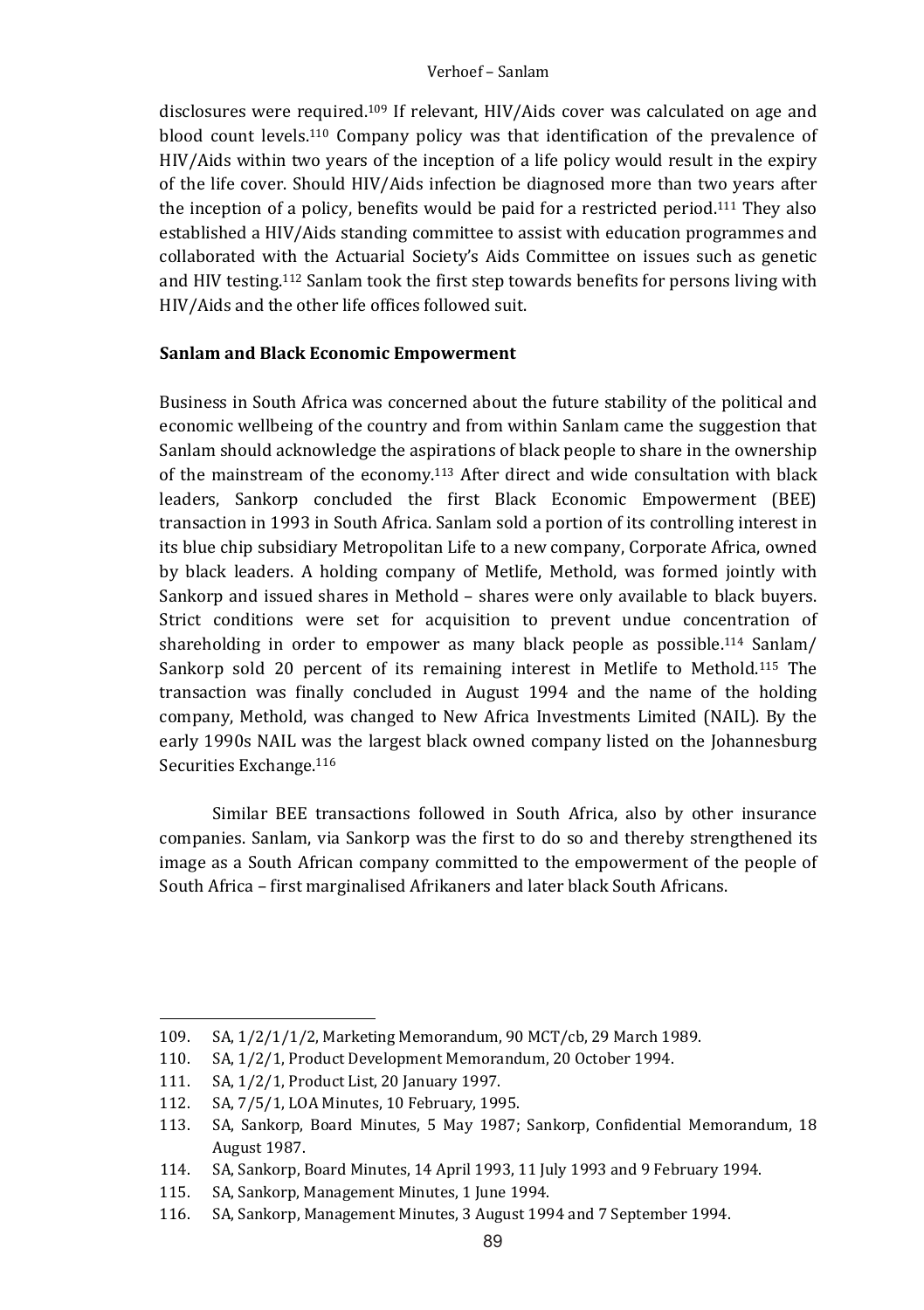# **Conclusion**

Sanlam developed a strong position in the long-term insurance market in South Africa by the early 1990s. This was achieved by highly motivated nationalistic and business minded leadership; by employing the best in the industry and nurturing  $\alpha$  (educating) its own bright young scholars, and operating as a "family" for many years, but being willing to open up the family to include extended family members of a multi-cultural nation. As a life office, Sanlam was innovative on three levels: in market strategy; in product development; and in empowerment strategy.

Initially, Sanlam focused broadly on the Afrikaner family and the individual breadwinner but later pioneered group benefits and by the late 1990s administered more than 1 950 group benefit schemes. This strategy perpetuated its original vision of "educating" the uninsured to provide for their families by means of life cover. In this educating role – the necessity of financial stability for the family – Sanlam embraced the change in the policyholder profile to enhance inclusivity. As suggested in the literature on process and product innovation in the insurance industry, the phases of product innovation in the history of Sanlam coincided with a downturn in the business cycle (the  $1920s$ , the later  $1960s$  and early 1970s, and with the One Policy in the mid-1980s) when the company capitalised on high interest rate environments and a slowdown in industrial growth. Innovations implied higher premiums and underwriting costs, but the rising living standards of the Sanlam policyholder base, as well as the prudent cost management practices in Sanlam, supported ongoing innovation. The introduction of the first life assurance product for HIV positive persons and Black Economic Empowerment initiatives in South Africa, underlines Sanlam's market responsiveness.

Sanlam was the first South African mutual life office to de-mutualise in 1998. setting the domestic trend.<sup>117</sup> The choice of the mutual form of organisation is explained by the fact that the most successful life assurance companies in South Africa were mutual. This means that the construction of trust and confidence in the long term industry aligned well with the concept of a shared destiny. The foreign assurers were suspect for serving shareholders' needs and not giving priority to the interests of policyholders. Furthermore the risks associated with innovation were mitigated by the close relationship of trust and confidence constructed with the company's policyholder base on the platform of mutuality, a shared destiny in South Africa and the shared responsibility to assist in growing the South African economy, to which policyholders were made full partners. Under conditions of political isolation this sense of shared destiny was strengthened. Policyholders were loyal to their company and the company looked after them. Once South Africa's political context changed and re-entered the global market, the inward-looking strategy had to

 117. M. Keneley and G. Verhoef. "Pressures for Change in the Australian and South African Insurance Markets: A Comparison of Two Companies", *Competition and Change*, 2, 15  $(2011)$ , pp  $136-154$ ; G. Verhoef, "Mutuality and Regulation: The Transition from Mutual to Public in the South African Long-term Insurance Industry", *Journal of Economic and Financial Science*, 2, 5 (2012), pp 573–596.